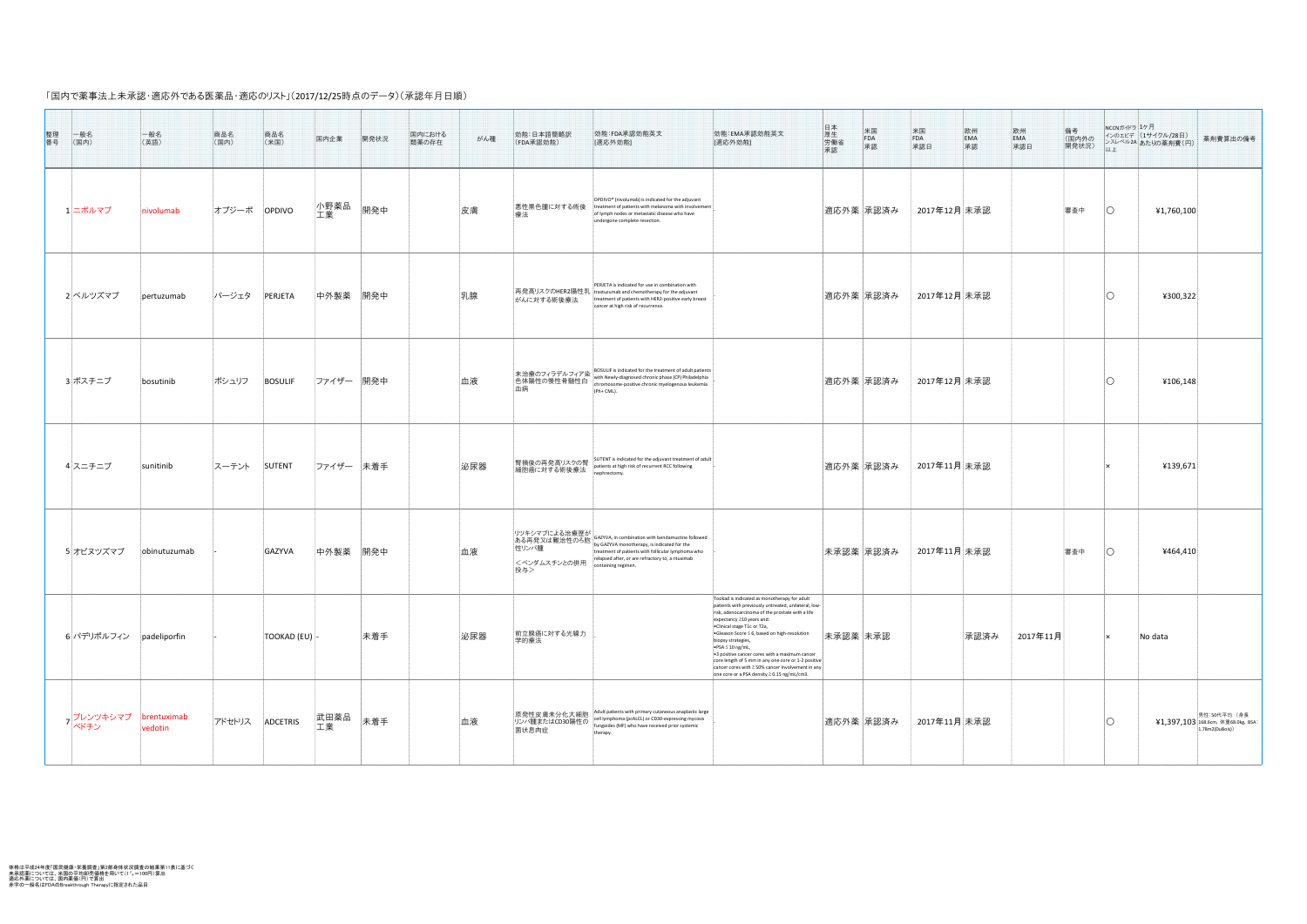| 整理<br>番号<br> 一般名<br>(国内)                                                       | 一般名<br>(英語)                | 商品名<br> (国内)    | 商品名<br>(米国)           | 国内企業                        | 開発状況                    | 国内における<br>類薬の存在                 | がん種         | 効能:日本語簡略訳<br>(FDA承認効能)                                     | 効能:FDA承認効能英文<br>[適応外効能]                                                                                                                                                                                                                                                                                                                                                                                                                                                                                                                                                                           | 日厚<br>牛生働<br>承認<br>承認<br>米国<br>FDA<br><br>$\overline{\text{H}}$<br>$\overline{\text{H}}$<br>$\overline{\text{H}}$<br>                                                                                                                                                     | 米国<br>FDA<br>承認日<br>欧州<br>EMA<br>承認<br>備考<br>(国内外の<br>開発状況) | NCCNガイドラ ユケ月<br> インのエビデ  (1サイクル/28日)<br>薬剤費算出の備考<br>  ンスレベル2A あたりの薬剤費(円)<br>以上 |
|--------------------------------------------------------------------------------|----------------------------|-----------------|-----------------------|-----------------------------|-------------------------|---------------------------------|-------------|------------------------------------------------------------|---------------------------------------------------------------------------------------------------------------------------------------------------------------------------------------------------------------------------------------------------------------------------------------------------------------------------------------------------------------------------------------------------------------------------------------------------------------------------------------------------------------------------------------------------------------------------------------------------|---------------------------------------------------------------------------------------------------------------------------------------------------------------------------------------------------------------------------------------------------------------------------|-------------------------------------------------------------|--------------------------------------------------------------------------------|
| 8 ダサチニブ                                                                        | dasatinib                  | スプリセル           | SPRYCEL               | ブリストル・<br>マイヤーズ 未着手<br>スクイブ |                         |                                 | 小児          | 血病の小児                                                      | │フィラデルフィア染色体陽性 SPRYCEL (dasatinib) is indicated for the treatment of<br> の慢性期の慢性骨髄性白  pediatric patients with Philadelphia chromosome-<br>positive (Ph+) CML in chronic phase.                                                                                                                                                                                                                                                                                                                                                                                                                    | 適応外薬  承認済み                                                                                                                                                                                                                                                                | 2017年11月 未承認                                                | ¥224,487 小児(体重15kgで計算)                                                         |
| 9 ベムラフェニブ                                                                      | vemurafenib                | ゼルボラフ           | ZELBORAF              | 中外製薬 未着手                    |                         |                                 | 血液          | 性のエルドハイム・チェス<br>ター病                                        | BRAF V600E遺伝子変異陽   ZELBORAF® is indicated for the treatment of patients<br>with Erdheim-Chester Disease (ECD) with BRAF V600                                                                                                                                                                                                                                                                                                                                                                                                                                                                      | 適応外薬  承認済み                                                                                                                                                                                                                                                                | 2017年11月 未承認                                                | 4552,776                                                                       |
| 10 アカラブルチニブ acalabrutinib                                                      |                            |                 | CALQUENCE フストラゼネ 開発中  |                             |                         |                                 | 血液          | 1つ以上の治療歴があるマ<br>ントル細胞リンパ腫                                  | CALQUENCE is indicated for the treatment of adult<br>patients with mantle cell lymphoma (MCL) who have<br>received at least one prior therapy.                                                                                                                                                                                                                                                                                                                                                                                                                                                    | 未承認薬  承認済み                                                                                                                                                                                                                                                                | 2017年10月 未承認                                                | 41,687,680                                                                     |
| $11 \begin{array}{ c c } \hline \text{axicabtagene} \end{array}$<br>ciloleucel | axicabtagene<br>ciloleucel |                 | YESCARTA              |                             | 未着手                     | CAR-T                           | 血液          | 胞リンパ腫                                                      | YESCARTA is a CD19-directed genetically modified<br>autologous T cell immunotherapy indicated for the<br>treatment of adult patients with relapsed or refractory<br>2つ以上の治療歴がある再  large B-cell lymphoma after two or more lines of<br> 発・難治性の大細胞型B細   systemic therapy, including diffuse large B-cell<br>lymphoma (DLBCL) not otherwise specified, primary<br>mediastinal large B-cell lymphoma, high grade B-cell<br>lymphoma, and DLBCL arising from follicular<br>lymphoma.                                                                                                                   | 未承認薬  承認済み                                                                                                                                                                                                                                                                | 2017年10月 未承認                                                | 447,500,000                                                                    |
| 12 アベマシクリブ                                                                     | abemaciclib                |                 | VERZENIO              | イリリー                        | .<br>- 日本イーラ 開発中<br>- 『 | 類薬(パルボ <br> シクリブ)承   乳腺<br> 認あり |             | 体陽性HER2陰性の進行·<br>転移性乳がん                                    | VERZENIO <sup>™</sup> (abemaciclib) is indicated:<br>$\cdot$ in combination with fulvestrant for the treatment of<br>women with hormone receptor (HR)-positive, human<br>epidermal growth factor receptor 2 (HER2)-negative<br>治療歴があるホルモン受容 advanced or metastatic breast cancer with disease<br>progression following endocrine therapy.<br>$\bullet$ as monotherapy for the treatment of adult patients<br>with HR-positive, HER2-negative advanced or<br>metastatic breast cancer with disease progression<br>following endocrine therapy and prior chemotherapy<br>in the metastatic setting. | 未承認薬  承認済み                                                                                                                                                                                                                                                                | 2017年9月未承認                                                  | 41,313,760                                                                     |
| $_{13}$ ルテチウム $(^{177}$ Lu $)$ $\big $ lutetium ( $^{177}$ Lu)<br>ーオクトレオチド     | oxodotreotide              |                 | LUTATHERA<br>$ $ (EU) |                             | 未着手                     |                                 | 神経内分泌<br>腫瘍 | 切除不能または転移性の、<br>ソマトスタチン受容体陽性の<br> 消化管・膵高分化型神経 <br>內分泌腫瘍    |                                                                                                                                                                                                                                                                                                                                                                                                                                                                                                                                                                                                   | Lutathera is indicated for the treatment of<br>unresectable or metastatic, progressive, well<br>differentiated (G1 and G2), somatostatin receptor $ \text{wide} \$ 承認薬 $ \text{max}$ 認<br>positive gastroenteropancreatic neuroendocrine<br>tumours (GEP NETs) in adults. | 承認済み<br>2017年9月                                             | $\vert$ No data                                                                |
| 14 ニボルマブ                                                                       | nivolumab                  | オプジーボ OPDIVO    |                       | 小野薬品<br>工業                  | 開発中                     |                                 | ' 肝         | ある肝細胞がん                                                    | <mark>ソラフェニブによる治療歴が OPDIVO is indicated for the treatment of patients with</mark><br>hepatocellular carcinoma (HCC) who have been<br>previously treated with sorafenib.                                                                                                                                                                                                                                                                                                                                                                                                                           | 適応外薬  承認済み                                                                                                                                                                                                                                                                | 2017年9月 申請取下げ                                               | – 男性:50代平均(身長)<br>¥1,459,700 168.6cm, 体重68.0kg, BSA:<br>1.78m2(DuBois))        |
| 15 ペムブロリズマブ    pembrolizumab                                                   |                            | キイトルーダ KEYTRUDA |                       | <b>MSD</b>                  | 開発中                     | 類薬(ニボル)<br> マブ)承認あ  胃           |             | 2つ以上の治療歴がある再<br>発の局所進行性または転<br>移性のPD-L1陽性の胃また<br>は胃食道接合部がん | KEYTRUDA is indicated for the treatment of patients<br>with recurrent locally advanced or metastatic gastric or<br>gastroesophageal junction adenocarcinoma whose<br>tumors express PD-L1 [Combined Positive Score (CPS) ≥<br>1] as determined by an FDA-approved test, with<br>disease progression on or after two or more prior lines<br>of therapy including fluoropyrimidine- and platinum-<br>containing chemotherapy and if appropriate,<br>HER2/neu-targeted therapy.                                                                                                                      | 適応外薬  承認済み                                                                                                                                                                                                                                                                | 2017年9月 未承認                                                 | 41,094,776                                                                     |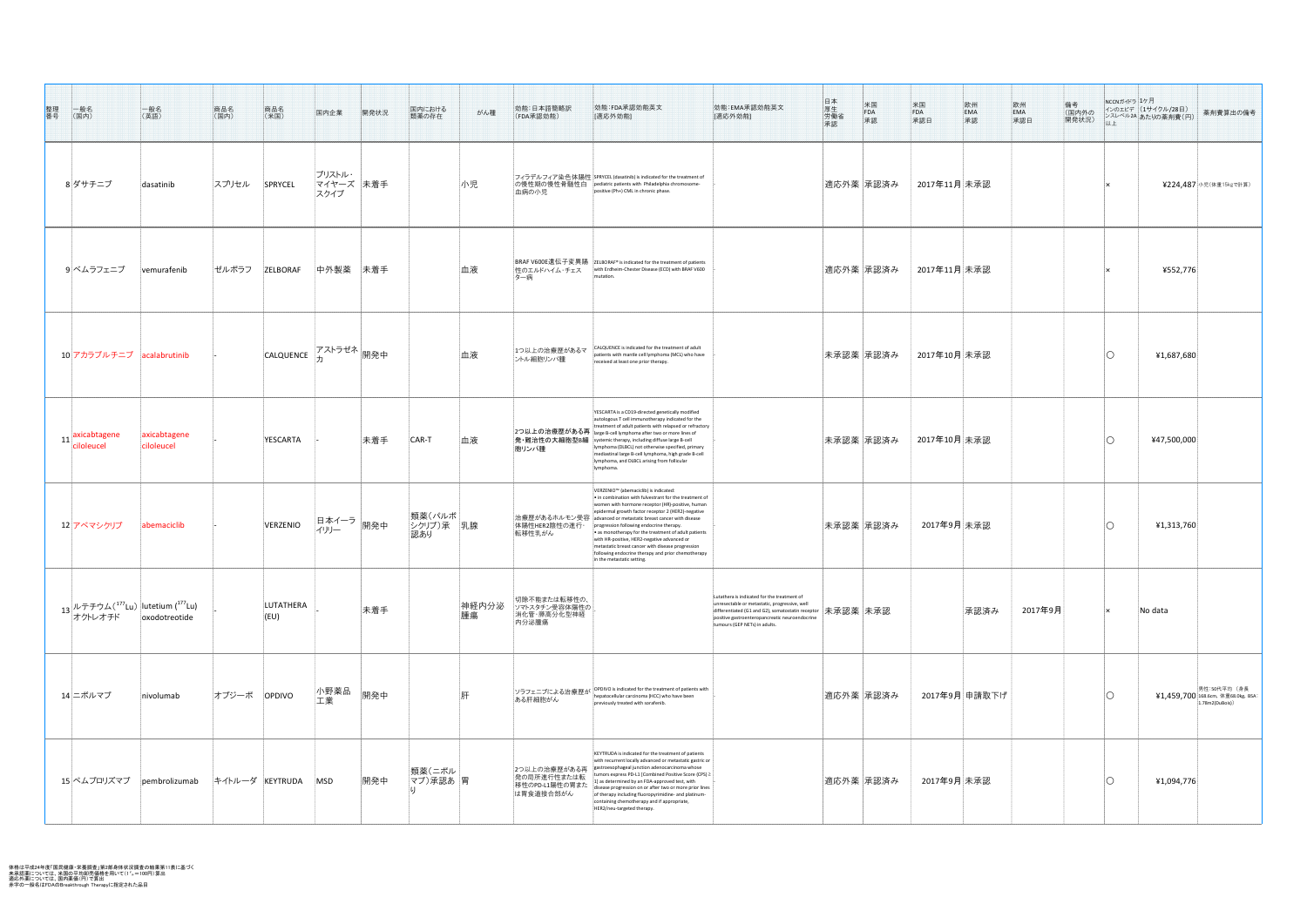| 整理番号 | ——<br>(国内)                                          | 一般名<br>(英語)                          | 商品名<br>(国内)                  | 商品名<br>(米国)   | 国内企業                                                 | 開発状況 | 国内における<br>類薬の存在              | がん種 | 効能:日本語簡略訳<br>(FDA承認効能)                    | 効能:FDA承認効能英文<br>[適応外効能]                                                                                                                                                                                                                                                                                                                                                                                                                                                                                                              | 日厚労<br>天生<br> <br> <br> <br> <br> <br> <br> <br><br> <br><br> <br>米国<br>FDA<br>承認<br> 効能:EMA承認効能英文<br>[適応外効能] | 米国<br>FDA<br>承認日<br>___欧州<br>__EMA<br>__承認 | 備考<br>(国内外の<br>開発状況)<br>以上 | NCCNガイドラ 1ケ月<br>インのエビデ (1サイクル/28日)<br>ンスレベル2A あたりの薬剤費(円)<br>薬剤費算出の備考       |
|------|-----------------------------------------------------|--------------------------------------|------------------------------|---------------|------------------------------------------------------|------|------------------------------|-----|-------------------------------------------|--------------------------------------------------------------------------------------------------------------------------------------------------------------------------------------------------------------------------------------------------------------------------------------------------------------------------------------------------------------------------------------------------------------------------------------------------------------------------------------------------------------------------------------|---------------------------------------------------------------------------------------------------------------|--------------------------------------------|----------------------------|----------------------------------------------------------------------------|
|      | 16 コパンリシブ                                           | copanlisib                           |                              | ALIQOPA       | $\mathcal{N}$ イエル薬 $\Big  \mathbb{B} \big $ 界発中<br>品 |      |                              | 血液  | 2つ以上の治療歴がある再<br>発の濾胞性リンパ腫                 | ALIQOPA is indicated for the treatment of adult<br>patients with relapsed follicular lymphoma (FL) who<br>have received at least two prior systemic therapies.                                                                                                                                                                                                                                                                                                                                                                       | 未承認薬  承認済み                                                                                                    | 2017年9月 未承認                                |                            | 41,512,000                                                                 |
|      | 17 ゲムツズマブ オ  gemtuzumab<br>17 ゾガマイシン     ozogamicin | ozogamicin                           | マイロターグ  MYLOTARG  ファイザー  未着手 |               |                                                      |      |                              | 血液  | 未治療のCD33陽性の急性<br>骨髄性白血病<br><未治療例>         | MYLOTARG is a CD33-directed antibody-drug conjugate<br>indicated for treatment of newly-diagnosed CD33-<br>positive acute myeloid leukemia (AML) in adults.                                                                                                                                                                                                                                                                                                                                                                          | 適応外薬  承認済み                                                                                                    | 2017年9月 未承認                                |                            | 男性:50代平均(身長)<br><b>¥743,952</b> 168.6cm, 体重68.0kg, BSA:<br>1.78m2(DuBois)) |
|      |                                                     | 18 tisagenlecleucel tisagenlecleucel |                              | KYMRIAH       | .  ノバルティ  <br> 開発中<br>スファーマ                          |      | CAR-T                        | 血液  | リンパ芽球性白血病                                 | KYMRIAH is a CD19-directed genetically modified<br> 25歳までの難治性または第  autologous T cell immunotherapy indicated for the<br> 二再発以降のB細胞性急性 treatment of patients up to 25 years of age with B-cell<br>precursor acute lymphoblastic leukemia (ALL) that is<br>refractory or in second or later relapse.                                                                                                                                                                                                                                   | 未承認薬  承認済み                                                                                                    | 2017年8月 未承認                                |                            | 447,500,000                                                                |
|      | 19オラパリブ                                             | olaparib                             | リムパーザ LYNPARZA               |               | . フストラゼネ <mark> 開発中なる</mark>                         |      |                              | 卵巣  | んに対する維持療法<br>BRCA変異を有する、3つ以<br>がん<br><錠剤> | Lynparza is indicated for<br>プラチナ感受性再発卵巣が the maintenance treatment of adult patients with<br>recurrent epithelial ovarian, fallopian tube or primary<br>peritoneal cancer, who are in a complete or partial<br>response to platinum-based chemotherapy.<br>$\vert$ - the treatment of adult patients with deleterious or<br>(gBRCAm) advanced ovarian cancer who have been<br>treated with three or more prior lines of<br>chemotherapy. Select patients for therapy based on an<br>FDA-approved companion diagnostic for Lynparza. | 未承認薬  承認済み                                                                                                    | 2017年8月│未承認                                | 審査中<br>拡大治験実   〇           | 41,666,375                                                                 |
|      | 20 シタラビン;ダウノ cytarabine;<br>20 ルビシン daunorubici     | daunorubicin                         |                              | <b>VYXEOS</b> |                                                      | 未着手  | リポソーム化 <mark>血液</mark><br>合剤 |     | る急性骨髄性白血病                                 | 未治療の治療関連急性骨   vʏxEOS is indicated for the treatment of adults with<br>│髄性白血病または骨髄異 │newly-diagnosed therapy-related acute myeloid<br> 形成に関連した変化を有す  leukemia (t-AML) or AML with myelodysplasia-related<br>changes (AML-MRC).                                                                                                                                                                                                                                                                                                        | 未承認薬  承認済み                                                                                                    | 2017年8月 未承認                                |                            | 男性:50代平均(身長<br>¥5,580,000 168.6cm, 体重68.0kg, BSA:<br>1.78m2(DuBois)        |
|      | 21 エナシデニブ                                           | enasidenib                           |                              | <b>IDHIFA</b> |                                                      | 未着手  |                              | 血液  | は難治性の急性骨髄性白<br>血病                         | IDH2変異を有する再発また IDHIFA is indicated for the treatment of adult patients<br>(AML) with an isocitrate dehydrogenase-2 (IDH2)<br>mutation as detected by an FDA-approved test.                                                                                                                                                                                                                                                                                                                                                           | 未承認薬  承認済み                                                                                                    | 2017年8月│未承認                                |                            | 42,984,640                                                                 |
|      | 22 ニボルマブ                                            | nivolumab                            | オプジーボ OPDIVO                 |               | 小野薬品<br>工業                                           | 未着手  |                              | 大腸  | 直腸がん                                      | フルオロピリミジン、オキサリ<br>プラチン、イリノテカンによる OPDIVO is indicated for the treatment of adult and<br>治療歴がある、高度マイクロ pediatric patients 12 years and older with microsatellite<br>サテライト不安定性(MSI-H) instability-high (MSI-H) or mismatch repair defici                                                                                                                                                                                                                                                                                                | 適応外薬  承認済み                                                                                                    | 2017年7月 未承認                                |                            | 41,760,100                                                                 |
|      | 23 ネラチニブ                                            | neratinib                            |                              | NERLYNX       |                                                      | 開発中  |                              | 乳腺  | 術後療法                                      | NERLYNX is indicated for the extended adjuvant<br>│HER2陽性乳がんに対する │treatment of adult patients with early stage HER2-<br>overexpressed/amplified breast cancer, to follow<br>adjuvant trastuzumab based therapy.                                                                                                                                                                                                                                                                                                                      | 未承認薬  承認済み                                                                                                    | 2017年7月 未承認                                |                            | 41,264,281                                                                 |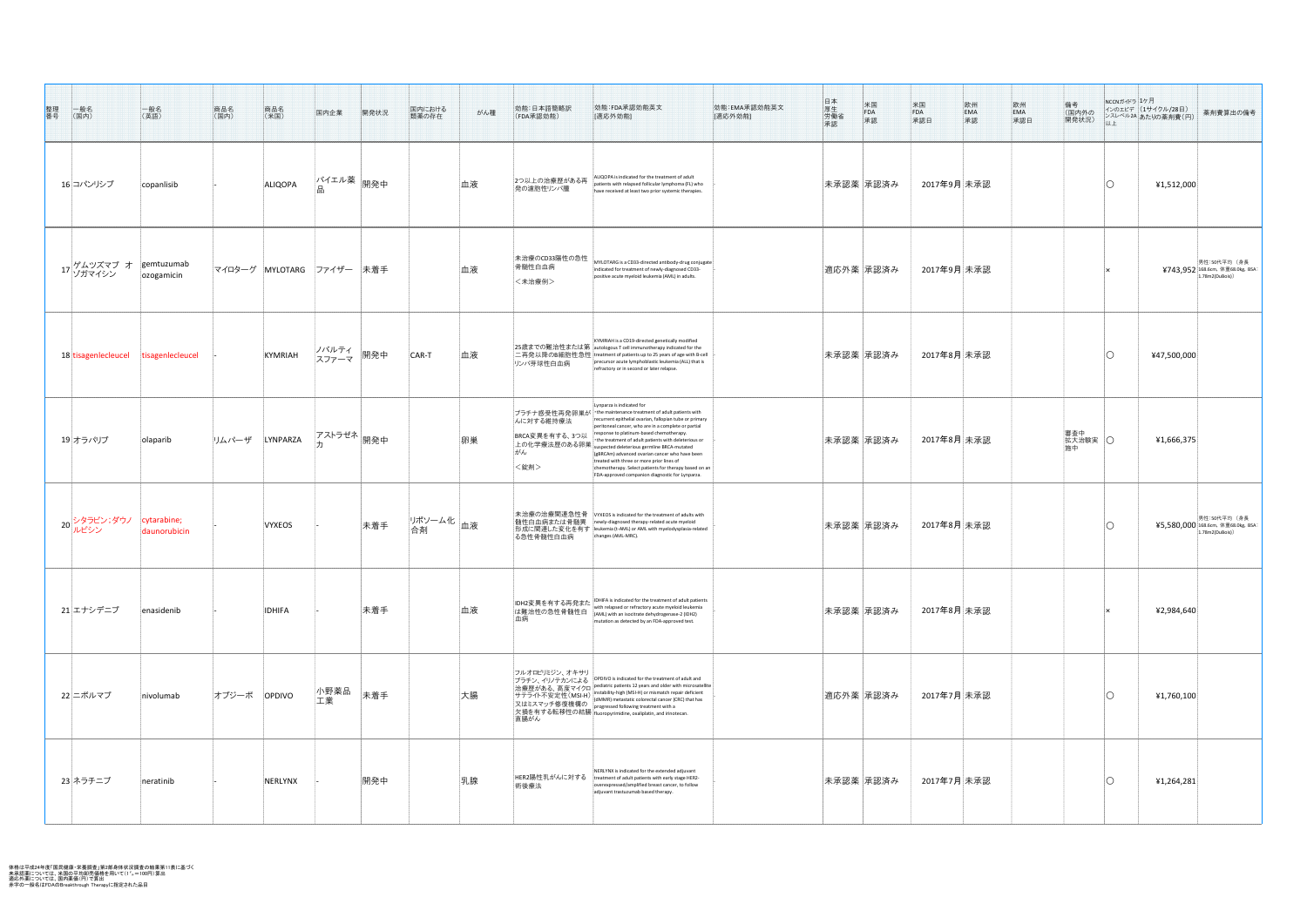| 整理<br>番号<br>一般名<br>(国内) | 一般名<br>(英語)              | 商品名<br>(国内) | 商品名<br>(米国)                     | 国内企業                  | 開発状況                  | 国内における<br>類薬の存在 | がん種 | 効能:日本語簡略訳<br>(FDA承認効能)                                                           | 効能:FDA承認効能英文<br>[適応外効能]                                                                                                                                                                                                                                                                                                                                                                                                                                                                                                                                                            | 効能:EMA承認効能英文<br>[適応外効能]                                                                                                                                                                                                                                                                                                       | 日厚労承認<br>$\begin{array}{c} \n\# \mathbb{E} \\ \text{FDA}\n\end{array}$<br>承認 | 米国<br>FDA<br>承認日<br>欧州<br>EMA<br>承認 | 備考<br>(国内外の<br> 開発状況) | NCCNガイドラ ユケ月 | インのエビデ  (1サイクル/28日) <br>薬剤費算出の備考<br> ンスレベル2A あたりの薬剤費(円)                      |
|-------------------------|--------------------------|-------------|---------------------------------|-----------------------|-----------------------|-----------------|-----|----------------------------------------------------------------------------------|------------------------------------------------------------------------------------------------------------------------------------------------------------------------------------------------------------------------------------------------------------------------------------------------------------------------------------------------------------------------------------------------------------------------------------------------------------------------------------------------------------------------------------------------------------------------------------|-------------------------------------------------------------------------------------------------------------------------------------------------------------------------------------------------------------------------------------------------------------------------------------------------------------------------------|------------------------------------------------------------------------------|-------------------------------------|-----------------------|--------------|------------------------------------------------------------------------------|
| 24 ブリナツモマブ              | blinatumomab             |             | BLINCYTO                        | アステラス・<br>バイオ<br>ファーマ | - アムジェン・ 開発中          |                 | 血液  | 再発難治性の前駆B細胞性 <br>急性リンパ性白血病<br>性リンパ性白血病が含まれ                                       | BLINCYTO is indicated for the treatment of relapsed or<br> <フィラデルフィア染色体陽 refractory B-cell precursor acute lymphoblastic<br>性の再発又は難治性の急  leukemia (ALL) in adults and children.                                                                                                                                                                                                                                                                                                                                                                                                    |                                                                                                                                                                                                                                                                                                                               | 未承認薬  承認済み                                                                   | 2017年7月未承認                          |                       |              | 47,890,159                                                                   |
| 25 イノツズマブ<br>オゾガマイシン    | inotuzumab<br>ozogamicin | ベスポンサ       | BESPONSA                        | ファイザー  開発中            |                       |                 | 血液  | 白血病                                                                              | 再発又は難治性のCD22陽  BESPONSA is indicated for the treatment of adults with  CD22-positive B cell precursor acute lymphoblastic<br>│性のB細胞性急性リンパ性 │relapsed or refractory B-cell precursor acute<br>lymphoblastic leukemia (ALL).                                                                                                                                                                                                                                                                                                                                                         | Besponsa is indicated as monotherapy for the<br>treatment of adults with relapsed or refractory<br>leukaemia (ALL). Adult patients with Philadelphia<br>chromosome positive (Ph+) relapsed or refractory<br>B cell precursor ALL should have failed treatment<br>with at least 1 tyrosine kinase inhibitor (TKI).             | 未承認薬  承認済み                                                                   | 2017年8月  承認済み                       | 2017年6月 審査中           |              | 男性:50代平均(身長<br>¥11,968,000 168.6cm, 体重68.0kg, BSA: $\vert$<br>1.78m2(DuBois) |
| 26 チボザニブ                | tivozanib                |             | <b>FOTIVDA (EU)</b>             |                       | 未着手                   |                 | 泌尿器 | 1つのサイトカイン治療歴が<br>ある進行腎細胞がん                                                       |                                                                                                                                                                                                                                                                                                                                                                                                                                                                                                                                                                                    | Tivozanib is indicated for the first line treatment of<br>adult patients with advanced RCC and for adult<br>patients who are vascular endothelial growth<br>factor receptor (VEGFR) and mTOR pathway<br>inhibitor-naïve following disease progression after<br>one prior treatment with cytokine therapy for<br>advanced RCC. | 未承認薬 未承認                                                                     | 承認済み                                | 2017年6月               |              | $\blacksquare$ No data                                                       |
| 27 ダラツムマブ               | daratumumab              |             | ダラザレック $\vert$ DARZALEX $\vert$ | ヤンセン<br>ファーマ          | 未着手                   |                 | 血液  | 1つ以上の治療歴がある多<br> 発性骨髄腫 <br><pdとの併用投与></pdとの併用投与>                                 | DARZALEX is indicated:<br>$\cdot$ in combination with pomalidomide and<br>dexamethasone for the treatment of patients with<br>multiple myeloma who have received at least two prior<br>therapies including lenalidomide and a proteasome                                                                                                                                                                                                                                                                                                                                           |                                                                                                                                                                                                                                                                                                                               | 適応外薬  承認済み                                                                   | 2017年6月 未承認                         |                       |              | 男性:50代平均(身長<br><b>¥1,496,941</b> 168.6cm, 体重68.0kg, BSA:<br>1.78m2(DuBois))  |
| 28 ペムブロリズマブ             | pembrolizumab            |             | キイトルーダ  KEYTRUDA                | <b>MSD</b>            | 開発中                   |                 |     | │修復機構の欠損を有する、│repair deficient<br>ジン、オキサリプラチン、イリ treatment options, or<br>結腸直腸がん | KEYTRUDA is indicated for the treatment of adult and<br>$\left \bar{\mathsf{a}}\bar{\mathsf{B}}\bar{\mathsf{B}}$ マイクロサテライト不安 $\left \frac{\mathsf{a}}{\mathsf{p}}\right $ ediatric patients with unresectable or metastatic,<br> 定性(MSI-H)又はミスマッチ  microsatellite instability-high (MSI-H) or mismatch<br>分子マーカー 切除不能又は転移性の固   solid tumors that have progressed following prior<br> 形がん、又はフルオロピリミ  treatment and who have no satisfactory alternative<br>ノテカンによる治療歴がある   • colorectal cancer that has progressed following<br>treatment with a fluoropyrimidine, oxaliplatin, and |                                                                                                                                                                                                                                                                                                                               | 適応外薬  承認済み                                                                   | 2017年5月未承認                          |                       |              | 41,094,776                                                                   |
| 29 アベルマブ                | avelumab                 |             | バベンチオ  BAVENCIO                 | ファイザー  開発中            |                       |                 | 泌尿器 | 治療歴がある、又は白金系   carcinoma (UC) who:<br> 尿路上皮がん                                    | BAVENCIO is indicated for the treatment of patients<br>白金系抗悪性腫瘍剤による with locally advanced or metastatic urothelial<br>│抗悪性腫瘍剤による補助療│•Have disease progression during or following<br> 法から12カ月以内に進行し  platinum-containing chemotherapy<br> た局所進行又は転移性の │ Have disease progression within 12 months of<br>neoadjuvant or adjuvant treatment with platinum-<br>containing chemotherapy                                                                                                                                                                                                |                                                                                                                                                                                                                                                                                                                               | 未承認薬  承認済み                                                                   | 2017年5月 未承認                         |                       |              | 男性:50代平均(身長<br>¥1,465,496 168.6cm, 体重68.0kg, BSA:<br>1.78m2(DuBois))         |
| 30 デュルバルマブ              | durvalumab               |             | <b>IMFINZI</b>                  |                       | アストラゼネ <sub>未着手</sub> |                 | 泌尿器 | 治療歴がある、又は白金系 who:<br>尿路上皮がん                                                      | 白金系抗悪性腫瘍剤による   MFINZI is indicated for the treatment of patients with<br>│抗悪性腫瘍剤による補助療│• have disease progression during or following<br> 法から12カ月以内に進行し  platinum-containing chemotherapy.<br> た局所進行又は転移性の │ • have disease progression within 12 months of<br>neoadjuvant or adjuvant treatment with platinum-<br>containing chemotherapy.                                                                                                                                                                                                                                        |                                                                                                                                                                                                                                                                                                                               | 未承認薬  承認済み                                                                   | 2017年5月 未承認                         |                       |              | 男性:50代平均(身長<br>¥1,235,514 168.6cm, 体重68.0kg, BSA:<br>1.78m2(DuBois)          |
| 31 ブリガチニブ               | brigatinib               |             | ALUNBRIG                        | 武田薬品                  | 未着手                   |                 |     |                                                                                  | クリゾチニブに不応または不 ALUNBRIG is indicated for the treatment of patients<br>クリフテニノに不応まだは不<br>耐のALK融合遺伝子陽性の metastatic non-small cell lung cancer (NSCLC) who have<br>転移性非小細胞肺がん progressed on or are intolerant to crizotinib.                                                                                                                                                                                                                                                                                                                                                            |                                                                                                                                                                                                                                                                                                                               | 未承認薬  承認済み                                                                   | 2017年4月 未承認                         |                       |              | 41,710,000                                                                   |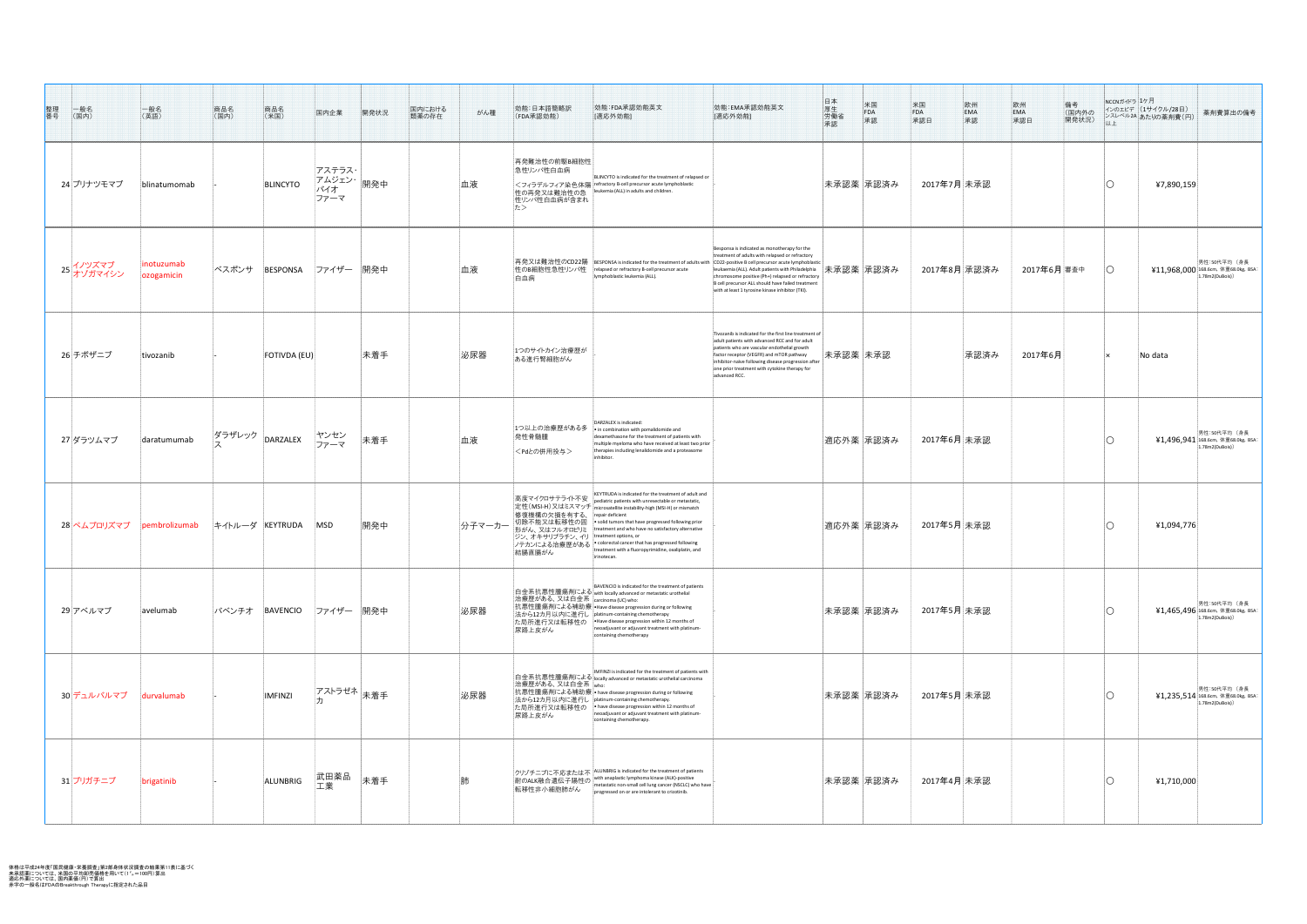体格は平成24年度「国民健康・栄養調査」第2部身体状況調査の結果第11表に基づく 未承認薬については、米国の平均卸売価格を用いて(1˚"=100円)算出 適応外薬については、国内薬価(円)で算出 赤字の一般名はFDAのBreakthrough Therapyに指定された品目

| 整理番号<br>______<br>(国内) | 一般名<br>(英語)  | 商品名<br>(国内)     | 商品名<br>(米国)                            | 国内企業                     | 開発状況 | 国内における<br>類薬の存在                                | がん種 | 効能:日本語簡略訳<br>(FDA承認効能)               | 効能:FDA承認効能英文<br>[適応外効能]                                                                                                                                                                                                                                                                                                                                                                                                                                                                              | 効能:EMA承認効能英文<br>[適応外効能]                                                                                                                                                                                                                           | 日厚労承認本生働認  | 米国<br>FDA<br>承認 | 米国<br>FDA<br>承認日 | 欧州<br>EMA<br>承認 | 欧州<br>EMA<br>承認日 | NCCNガイドラ コケ月<br>備考<br>(国内外の<br>開発状況)<br>以上 | $\frac{1}{2}$ インのエビデ (1サイクル/28日)<br>薬剤費算出の備考<br>  ンスレベル2A あたりの薬剤費(円) |
|------------------------|--------------|-----------------|----------------------------------------|--------------------------|------|------------------------------------------------|-----|--------------------------------------|------------------------------------------------------------------------------------------------------------------------------------------------------------------------------------------------------------------------------------------------------------------------------------------------------------------------------------------------------------------------------------------------------------------------------------------------------------------------------------------------------|---------------------------------------------------------------------------------------------------------------------------------------------------------------------------------------------------------------------------------------------------|------------|-----------------|------------------|-----------------|------------------|--------------------------------------------|----------------------------------------------------------------------|
| 32 ミドスタウリン             | midostaurin  |                 | <b>RYDAPT</b>                          | ノバルティス <br>未着手<br>ファーマ   |      |                                                | 血液  | 未治療のFLT3変異陽性の<br>急性骨髄性白血病            | RYDAPT is indicated, in combination with standard<br>cytarabine and daunorubicin induction and cytarabine<br>consolidation chemotherapy, for the treatment of adult<br>patients with newly diagnosed acute myeloid leukemia<br>(AML) who are FLT3 mutation-positive, as detected by a<br>FDA approved test.                                                                                                                                                                                          |                                                                                                                                                                                                                                                   | 未承認薬 承認済み  |                 | 2017年4月 承認済み     |                 | 2017年9月          |                                            | ¥899,400                                                             |
| 33 ミドスタウリン             | midostaurin  |                 | <b>RYDAPT</b>                          | ノバルティス <br> 未着手<br>ファーマ  |      |                                                | 血液  | 全身性肥満細胞症、血液                          | RYDAPT is indicated for the treatment of adult patients<br>with aggressive systemic mastocytosis (ASM), systemi<br> 玉分に沿沿にニー、  <br> 悪性腫瘍を伴う全身性肥満   mastocytosis with associated hematologica<br> 細胞症、肥満細胞白血病   (SM-AHN), or mast cell leukemia (MCL).<br>mastocytosis with associated hematological neoplasm                                                                                                                                                                                         |                                                                                                                                                                                                                                                   | 未承認薬 承認済み  |                 | 2017年4月 承認済み     |                 | 2017年9月          |                                            | 43,597,600                                                           |
| 34 メトトレキサート            | methotrexate |                 | $\vert$ XATMEP (US)<br>JYLAMVO<br>(EU) |                          | 未着手  | │経口製剤。<br>  静注用製剤  <br> は、ALLに対   小児<br>して承認あり |     | 小児急性リンパ性白血病                          | XATMEP is a folate analog metabolic inhibitor indicated<br>for the treatment of pediatric patients with acute<br>lymphoblastic leukemia (ALL) as a component of a<br>combination chemotherapy maintenance regimen                                                                                                                                                                                                                                                                                    | Maintenance treatment of acute lymphoblastic<br> leukaemia (ALL) in adults, adolescents and children  未承認薬  承認済み<br>aged 3 years and over.                                                                                                        |            |                 | 2017年4月 承認済み     |                 | 2017年4月          |                                            | ¥227,520 小児(BSA:0.6m2で計算)                                            |
| 35 アテゾリズマブ             | atezolizumab | テセントリク          | TECENTRIQ                              | │中外製薬 │開発中               |      |                                                | 泌尿器 |                                      | 白金系抗悪性腫瘍剤による TECENTRIQ (atezolizumab) is indicated for the<br>治療が適さない局所進行又 reatment of patients with locally advanced or<br>は転移性の尿路上皮がん • are not eligible for cisplatin-containing chemotherapy                                                                                                                                                                                                                                                                                                     |                                                                                                                                                                                                                                                   |            | 未承認薬  承認済み      | 2017年4月 承認済み     |                 | _2017年9月         |                                            | 41,399,888                                                           |
| 36 ニラパリブ               | niraparib    |                 | <b>ZEJULA</b>                          | 武田薬品<br>工業               | 未着手  |                                                | 卵巣  | フラチナ感受性再発卵巣が<br>んに対する維持療法            | ZEJULA <sup>TM</sup> is indicated for the maintenance treatment of $\left $ Zejula is indicated as monotherapy for the<br>adult patients with recurrent epithelial ovarian,<br>fallopian tube, or primary peritoneal cancer who are in<br>a complete or partial response to platinum-based<br>chemotherapy.                                                                                                                                                                                          | maintenance treatment of adult patients with<br>platinum-sensitive relapsed high grade serous<br>epithelial ovarian, fallopian tube, or primary<br>peritoneal cancer who are in response (complete<br>or partial) to platinum-based chemotherapy. | 未承認薬 承認済み  |                 | 2017年3月 承認済み     |                 | 2017年11月         |                                            | 41,911,600                                                           |
| 37トラメチニブ               | trametinib   | メキニスト           | MEKINIST                               | ノバルティス <br> 開発中<br>ファーマ  |      |                                                | 师   | 移性の非小細胞肺がん                           | MEKINIST is indicated, in combination with dabrafenib, $ $ Trametinib in combination with dabrafenib is<br>│BRAF V600E変異を有する転 for the treatment of patients with metastatic non-small  indicated for the treatment of adult patients with<br>$\vert$ cell lung cancer (NSCLC) with BRAF V600E mutation as $\vert$ advanced non-small cell lung cancer with a BRAF<br>detected by an FDA-approved test.                                                                                               | V600 mutation.                                                                                                                                                                                                                                    | 適応外薬  承認済み |                 | 2017年6月 承認済み     |                 | 2017年3月 審査中      |                                            | 4812,588                                                             |
| 38 ダブラフェニブ             | dabrafenib   | タフィンラー TAFINLAR |                                        | ノバルティス 開発中<br>ファーマ       |      |                                                |     | 移性の非小細胞肺がん                           | TAFINLAR is indicated, in combination with trametinib, $\vert$ Dabrafenib in combination with trametinib is<br>│BRAF V600E変異を有する転 for the treatment of patients with metastatic non-small  indicated for the treatment of adult patients with<br>$\vert$ cell lung cancer (NSCLC) with BRAF V600E mutation as $\vert$ advanced non-small cell lung cancer with a BRAF<br>detected by an FDA-approved test.                                                                                           | V600 mutation.                                                                                                                                                                                                                                    | 適応外薬  承認済み |                 | 2017年6月 承認済み     |                 | 2017年3月 審査中      |                                            | 4801,528                                                             |
| 39リボシクリブ               | ribociclib   |                 | KISQALI                                | ノバルティス <br> 開発断念<br>ファーマ |      | 類薬(パルボ <br> シクリブ)承   乳腺<br>認あり                 |     | ホルモン受容体陽性HER2<br>陰性の進行・転移性閉経後<br>乳がん | KISQALI® is indicated in combination with an aromatase Kisgali in combination with an aromatase inhibitor<br>inhibitor as initial endocrine-based therapy for the<br>$\mathbb{R}$ receptor (HR)-positive, human epidermal growth factor $\ket{\text{human}}$ epidermal growth factor receptor (HR)-positive,<br>receptor 2 (HER2) horsetive educated by the contract of $\ket{\text{human}}$ epidermal growth factor receptor<br>receptor 2 (HER2) negative advanced or metastatic<br>breast cancer. | is indicated for the treatment of postmenopausal<br>negative locally advanced or metastatic breast<br>cancer as initial endocrine-based therapy.                                                                                                  |            |                 | 2017年3月 承認済み     |                 | 2017年8月          |                                            | 41,314,000                                                           |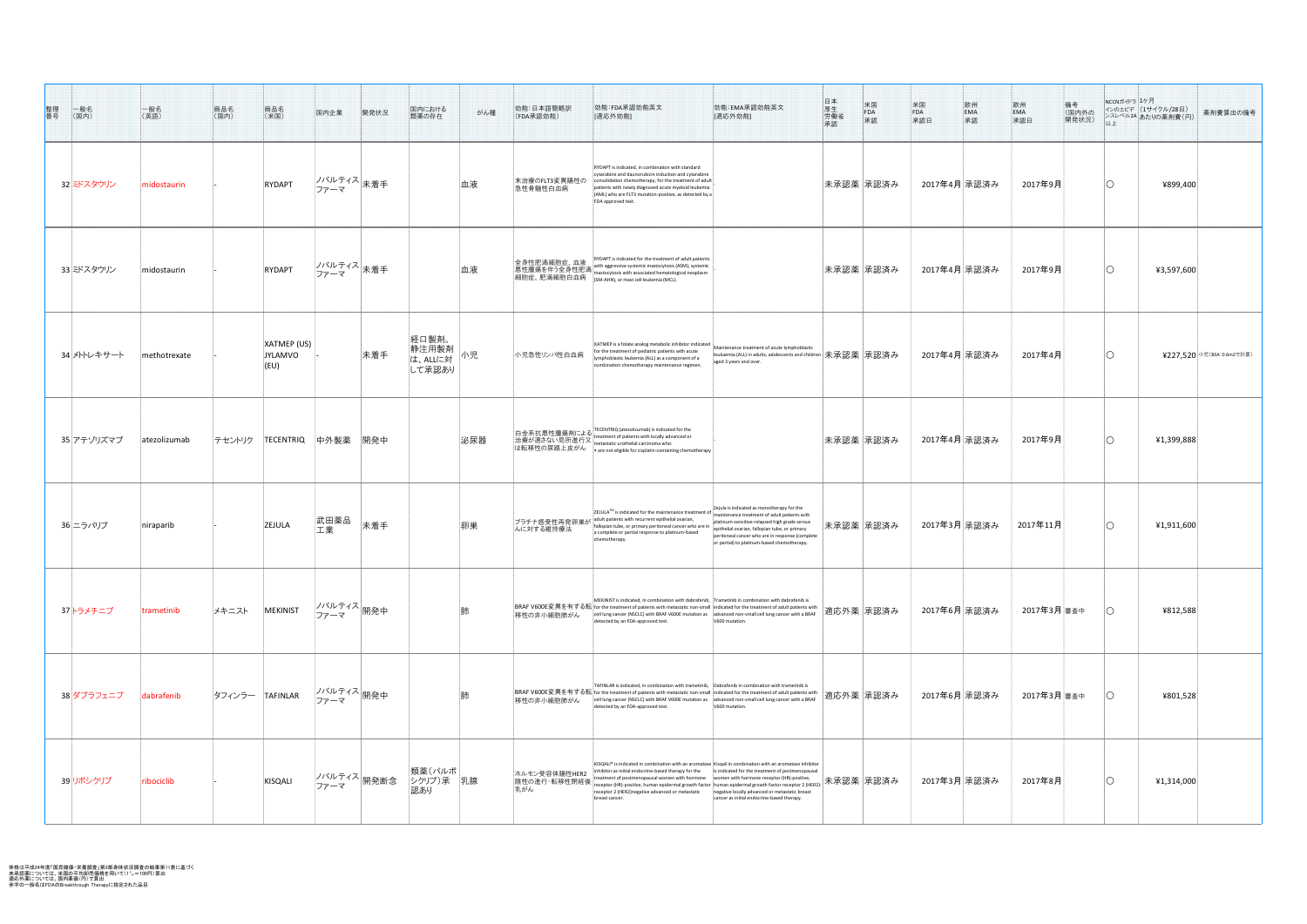| 整理<br>番号<br> 一般名<br> (国内)    | 一般名<br>(英語)              | 商品名<br>(国内)<br>商品名<br>(米国) |                       | 国内企業       | 開発状況                            | 国内における<br>がん種<br>類薬の存在 | 効能:日本語簡略訳<br>(FDA承認効能)                         | 効能:FDA承認効能英文<br>[適応外効能]                                                                                                                                                                                                                                                                                                                                                                                                          | 効能:EMA承認効能英文<br>[適応外効能]                                                                                                                                                                                                                                                       | 日厚労承<br>参加<br>承生働認<br>$\begin{array}{c} \mathcal{H} \mathbb{E} \\ \mathsf{FDA} \end{array}$<br>承認 | 米国<br>FDA<br>承認日<br>欧州<br>EMA<br>承認 | 備考<br>(国内外の<br>開発状況) |                | NCCNガイドラ <mark>1ケ月</mark><br>インのエビデ (1サイクル/28日)<br>薬剤費算出の備考<br>  レスレベル2A あたりの薬剤費(円)                                        |
|------------------------------|--------------------------|----------------------------|-----------------------|------------|---------------------------------|------------------------|------------------------------------------------|----------------------------------------------------------------------------------------------------------------------------------------------------------------------------------------------------------------------------------------------------------------------------------------------------------------------------------------------------------------------------------------------------------------------------------|-------------------------------------------------------------------------------------------------------------------------------------------------------------------------------------------------------------------------------------------------------------------------------|---------------------------------------------------------------------------------------------------|-------------------------------------|----------------------|----------------|----------------------------------------------------------------------------------------------------------------------------|
| 40 二ボルマブ                     | nivolumab                | オプジーボ<br><b>OPDIVO</b>     |                       | 小野薬品<br>工業 | 開発中                             | 泌尿器                    | 治療歴がある、又は白金系   carcinoma who:<br>尿路上皮がん        | OPDIVO (nivolumab) is indicated for the treatment of<br> 白金系抗悪性腫瘍剤による patients with locally advanced or metastatic urothelial<br> 抗悪性腫瘍剤による補助療  • have disease progression during or following<br>法から12カ月以内に進行し platinum-containing chemotherapy<br> た局所進行又は転移性の │ have disease progression within 12 months of<br>neoadjuvant or adjuvant treatment with platinum-<br>containing chemotherapy.                                  |                                                                                                                                                                                                                                                                               | 適応外薬  承認済み                                                                                        | 2017年2月 承認済み                        | 2017年6月              |                | 男性:50代平均(身長<br>$41,760,100$ 168.6cm, 体重68.0kg, BSA:<br>(1.78m2(DuBois))                                                    |
| 41 アミノレブリン酸                  | 5-aminolevulinic<br>acid | アラベル<br>アラグリオ              | $ $ AMELUZ (EU) $ $ - |            | 未着手                             | 皮膚                     | 手術療法が適さない表在型 <br>又は結節型基底細胞癌                    |                                                                                                                                                                                                                                                                                                                                                                                                                                  | Treatment of superficial and/or nodular basal cell<br>carcinoma unsuitable for surgical treatment due to $ \tilde{\mathfrak{B}}$ 応外薬 未承認<br>cosmetic outcome in adults.                                                                                                       |                                                                                                   | 承認済み                                | 2017年1月              | $\overline{O}$ | $\vert$ No data                                                                                                            |
| 42 イブルチニブ                    | librutinib               | イムブルビカ IMBRUVICA ファーマ      |                       |            | 開発中                             | 血液                     |                                                | 1つ以上の抗CD20抗体を含 MBRUVICA is a kinase inhibitor indicated for the<br> 1つ以工の抓CD20讥Aやをヨー <br>む治療歴がある、全身治療(MZL) who require systemic therapy and have received<br>が必要な辺縁帯リンパ腫ーー   at least one prior anti-CD20-based therapy.                                                                                                                                                                                                         |                                                                                                                                                                                                                                                                               | 適応外薬  承認済み                                                                                        | 2017年1月 未承認                         |                      |                | 41,049,104                                                                                                                 |
| 43 ルカパリブ                     | rucaparib                | RUBRACA                    |                       |            | 未着手                             | 卵巣                     | BRCA変異を有する、2つ以<br>がん                           | Rubraca™ is indicated as monotherapy for the<br>treatment of patients with deleterious BRCA mutatior<br> BRCA変乗を乍9つ、2 つ以<br> 上の化学療法歴がある卵巣   (germline and/or somatic) associated advanced ovarial<br>chemotherapies. Select patients for therapy based on<br>an FDA-approved companion diagnostic for Rubraca.                                                                                                                   |                                                                                                                                                                                                                                                                               | 未承認薬  承認済み                                                                                        | 2016年12月未承認                         |                      |                | 41,648,800                                                                                                                 |
| 44 三酸化ヒ素                     | arsenic trioxide         | トリセノックス TRISENOX           |                       | 日本新薬       | 開発要請                            | 血液                     | 未治療の急性前骨髄性白<br>血病                              |                                                                                                                                                                                                                                                                                                                                                                                                                                  | Newly diagnosed low- to -intermediate risk acute<br>promyelocytic leukaemia (APL) (white blood cell<br>count, $\leq 10 \times 10^3/\mu l$ ) in combination with all-trans-<br>retinoic acid (ATRA).                                                                           | 適応外薬  未承認                                                                                         | 承認済み                                | 2016年11月             |                | 男性:50代平均(身長  <br>$\left[\frac{\sqrt{2}}{2}\right]$ 504 $\left $ 168.6cm, 体重68.0kg, BSA: $\left  \right $<br>1.78m2(DuBois) |
| 45 オララツマブ                    | olaratumab               |                            | LARTRUVO              | イリリー       | . <b>、</b> 旧本イーラ <sub>開発中</sub> | 骨軟部                    | アントラサイクリン系抗悪性<br> 腫瘍剤を含むレジメンが適<br>応となる組織型で、根治的 | LARTRUVO <sup>™</sup> is indicated, in combination with<br>doxorubicin, for the treatment of adult patients with<br>soft tissue sarcoma (STS) with a histologic subtype for<br>which an anthracycline-containing regimen is<br>ho Josent Market J. Horrors writen an antimacycline-containing regiments<br>な放射線治療や手術の対 appropriate and which is not amenable to curative<br>象とならない悪性軟部腫瘍 treatment with radiotherapy or surgery. | Lartruvo is indicated in combination with<br>doxorubicin for the treatment of adult patients<br>with advanced soft tissue sarcoma who are not<br>amenable to curative treatment with surgery or<br>radiotherapy and who have not been previously<br>treated with doxorubicin. | 未承認薬  承認済み                                                                                        | 2016年10月 承認済み                       | 2016年11月             |                | 男性: 50代平均(身長)<br>【1 <b>,540,800</b> 168.6cm, 体重68.0kg, BSA: 】<br>1.78m2(DuBois))                                           |
| 46 アテゾリズマブ                   | atezolizumab             | テセントリク                     | TECENTRIQ             | 中外製薬 開発中   |                                 |                        | 細胞肺がん                                          | TECENTRIQ is indicated for the treatment of patients<br>with metastatic non-small cell lung cancer (NSCLC) who $ $<br> 白金系抗悪性腫瘍剤による have disease progression during or following platinum-<br> 治療歴がある転移性の非小   containing chemotherapy. Patients with EGFR or ALK<br>genomic tumor aberrations should have disease<br>progression on FDA-approved therapy for these<br>aberrations prior to receiving TECENTRIQ.                  |                                                                                                                                                                                                                                                                               | 未承認薬  承認済み                                                                                        | 2016年10月 承認済み                       | 2017年9月 審査中          |                | 41,399,888                                                                                                                 |
| 47 ペムブロリズマブ    pembrolizumab |                          | キイトルーダ  KEYTRUDA           |                       | <b>MSD</b> | 開発中                             | 類薬(ニボル)<br>マブ)承認あ 頭頸部  |                                                | 白金系抗悪性腫瘍剤による KEYTRUDA is indicated for the treatment of patients 治療歴がある再発又は転移 with recurrent or metastatic head and neck squamous<br>治療歴がある再発又は転移 cell carcinoma (HNSCC) with disease progression on or 性の頭頸部扁平上皮がん                                                                                                                                                                                                              |                                                                                                                                                                                                                                                                               | 適応外薬  承認済み                                                                                        | 2016年8月 未承認                         |                      |                | 41,094,776                                                                                                                 |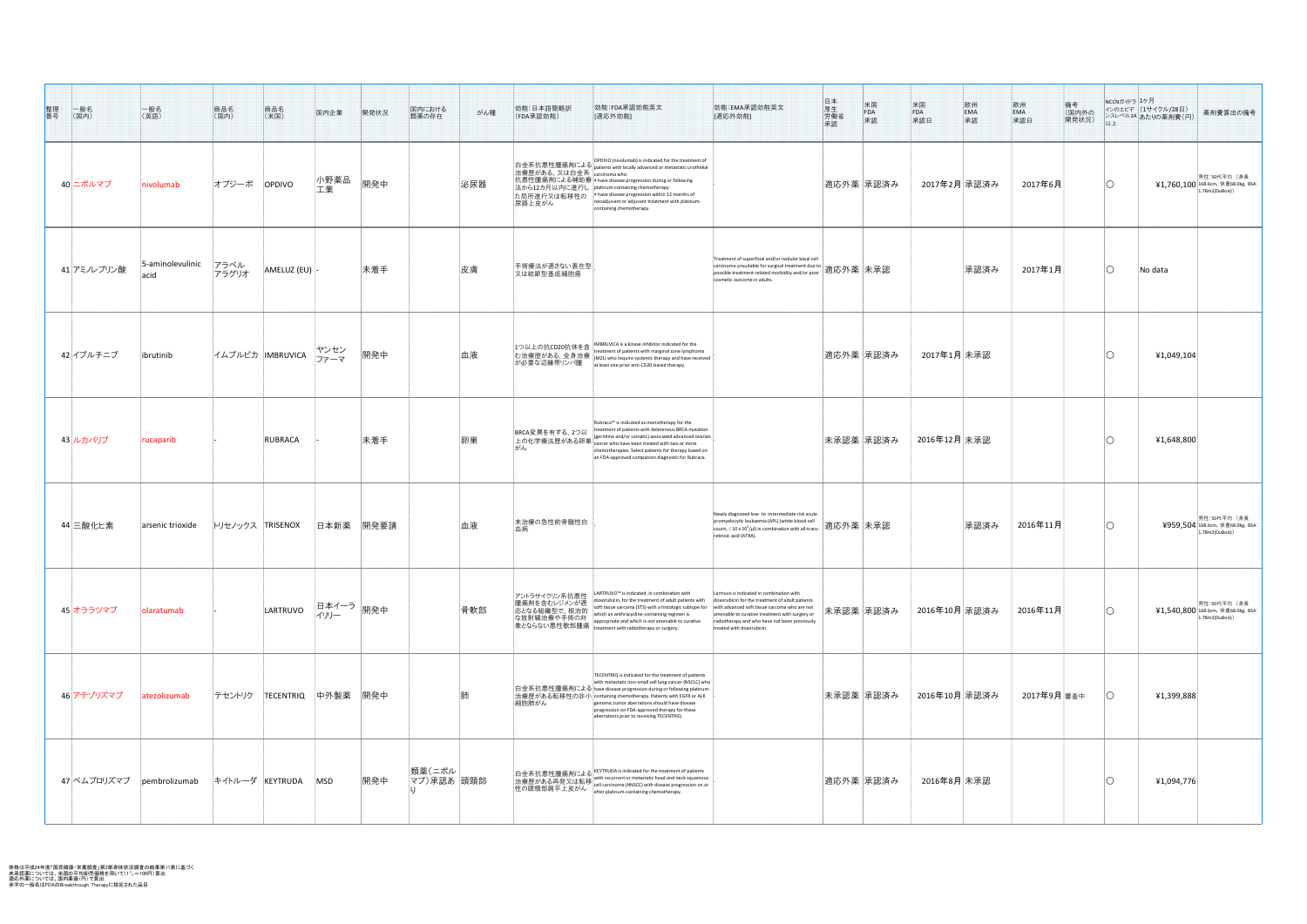| 整理<br>番号<br>一般名<br>(国内) | 一般名<br>(英語)                | 商品名<br>(国内)<br>商品名<br>(米国) | 国内企業                          | 開発状況 | 国内における<br>がん種<br>類薬の存在             | 効能:日本語簡略訳<br>(FDA承認効能)                              | 効能:FDA承認効能英文<br>[適応外効能]                                                                                                                                                                                                                                                                                                                                                                                                                                                   | 効能:EMA承認効能英文<br>[適応外効能]                                                                                                                                                                                                                                                                                                                                                                                                       | 日厚労承認本生働認 | 米国<br>FDA<br>承認 | 米国<br>FDA<br>承認日 | 欧州<br>EMA<br>承認 | 欧州<br>  EMA<br> 承認日 | 備考<br>。<br>【国内外の<br>関発状況】<br>以上                                               | NCCNガイドラ コケ月<br>インのエビデ (1サイクル/28日)<br> ンスレベル2A あたりの薬剤費(円) | 薬剤費算出の備考                                                            |
|-------------------------|----------------------------|----------------------------|-------------------------------|------|------------------------------------|-----------------------------------------------------|---------------------------------------------------------------------------------------------------------------------------------------------------------------------------------------------------------------------------------------------------------------------------------------------------------------------------------------------------------------------------------------------------------------------------------------------------------------------------|-------------------------------------------------------------------------------------------------------------------------------------------------------------------------------------------------------------------------------------------------------------------------------------------------------------------------------------------------------------------------------------------------------------------------------|-----------|-----------------|------------------|-----------------|---------------------|-------------------------------------------------------------------------------|-----------------------------------------------------------|---------------------------------------------------------------------|
| 48 アテゾリズマブ              | atezolizumab               | テセントリク<br><b>TECENTRIQ</b> | 中外製薬                          | 開発中  | 泌尿器                                | た局所進行又は転移性の<br>尿路上皮がん                               | TECENTRIQ is a programmed death-ligand 1 (PD-L1)<br> 白金系抗悪性腫瘍剤による blocking antibody indicated for the treatment of<br>治療歴がある、又は白金系 Patients with locally advanced or metastatic urothelial<br>出深歴? 35 3、 人に出並示<br>抗悪性腫瘍剤による補助療 •Have disease progression during or following<br>法から12カ月以内に進行し platinum-containing chemotherapy.<br>$\bullet$ Have disease progression within 12 months of<br>neoadjuvant or adjuvant treatment with platinum-<br>containing chemotherapy. |                                                                                                                                                                                                                                                                                                                                                                                                                               |           | 未承認薬  承認済み      | 2016年5月  承認済み    |                 |                     | 2017年9月 $\frac{1}{3}$ 協力道像実 $\frac{1}{3}$                                     | 41,399,888                                                |                                                                     |
| 49レンバチニブ                | envatinib                  | レンビマ<br>LENVIMA            | エーザイ                          | 開発中  | 泌尿器                                | 血管新生阻害剤による治療<br> 歴がある進行腎細胞がん                        | LENVIMA is a kinase inhibitor that is indicated for Renal   Kisplyx is indicated in combination with everolimus<br>Cell Cancer (RCC) in combination with everolimus, for<br>with advanced RCC following one prior anti-angiogenic vascular endothelial growth factor (VEGF)-targeted $\vert$<br>therapy                                                                                                                                                                   | for the treatment of adult patients with advanced<br>renal cell carcinoma (RCC) following one prior<br>therapy.                                                                                                                                                                                                                                                                                                               |           | 適応外薬  承認済み      | 2016年5月 承認済み     |                 | 2016年8月             |                                                                               | 4483,476                                                  |                                                                     |
| 50カボザンチニブ               | cabozantinib S-<br>malate  | <b>CABOMETYX</b>           | 武田薬品                          | 開発中  | 泌尿器                                | 進行腎細胞がん                                             | CABOMETYX is indicated for the treatment of patients<br>with advanced renal cell carcinoma (RCC).                                                                                                                                                                                                                                                                                                                                                                         | Cabometyx is indicated for the treatment of<br>y parameter remarcen carcinoma (KCC) in adults factor 未承認薬 承認済み<br>(VEGF)-targeted therapy.                                                                                                                                                                                                                                                                                    |           |                 | 2016年4月 承認済み     |                 |                     | │  2016年9月 <mark>Exelixis社が</mark> │<br>2016年9月 <mark>国内第Ⅰ相 </mark> 〇<br>試験終了 | 41,910,082                                                |                                                                     |
| 51 アファチニブ               | afatinib                   | ジオトリフ<br>GILOTRIF          | 日本ベーリ  <br>ンガーイン 未着手<br>ゲルハイム |      |                                    | 上皮非小細胞肺がん                                           | │白金系抗悪性腫瘍剤による GILOTRIF is a kinase inhibitor indicated for Treatment<br>治療歴がある転移性扁平 of patients with metastatic, squamous NSCLC<br>progressing after platinum-based chemotherapy.                                                                                                                                                                                                                                                                                         | GIOTRIF as monotherapy is indicated for the<br>treatment of locally advanced or metastatic NSCLC<br>of squamous histology progressing on or after<br>platinumbased chemotherapy.                                                                                                                                                                                                                                              |           | │適応外薬 │承認済み     | 2016年4月 承認済み     |                 | 2016年4月             |                                                                               | 4313,558                                                  |                                                                     |
| 52 ベネトクラックス             | venetoclax                 | VENCLEXTA                  | <u>  </u> アッヴィ                | 開発中  | 血液                                 | 慢性リンパ性白血病                                           | VENCLEXTA is a BCL-2 inhibitor indicated for the $ $ in adult patients who are unsuitable for or have<br>1つ以上の治療歴がある17  treatment of patients with chronic lymphocytic<br> 番染色体短腕部欠失を伴う leukemia (CLL) with 17p deletion, as detected by an<br>FDA approved test, who have received at least one<br>prior therapy.                                                                                                                                                        | Venclyxto monotherapy is indicated for the<br>treatment of chronic lymphocytic leukaemia (CLL)<br>in the presence of 17p deletion or TP53 mutation<br>failed a B-cell receptor pathway inhibitor<br>enclyxto monotherapy is indicated for the<br>treatment of CLL in the absence of 17p deletion or<br>TP53 mutation in adult patients who have failed<br>both chemoimmunotherapy and a B-cell receptor<br>pathway inhibitor. |           | 未承認薬  承認済み      | 2016年4月 承認済み     |                 | 2016年12月            |                                                                               | ¥288,799                                                  |                                                                     |
| 53 イブルチニブ               | ibrutinib                  | イムブルビカ  IMBRUVICA          | ヤンセン<br>ファーマ                  | 開発中  | 血液                                 | パ球性リンパ腫<br><未治療例>                                   | IMBRUVICA is indicated for the treatment of patients<br>│慢性リンパ性白血病/小リン │with chronic lymphocytic leukemia (CLL)/small<br>lymphocytic lymphoma (SLL).<br>Chronic lymphocytic leukemia (CLL)/Small lymphocytic<br>lymphoma (SLL) with 17p deletion.                                                                                                                                                                                                                         |                                                                                                                                                                                                                                                                                                                                                                                                                               |           | 適応外薬  承認済み      | 2016年4月 未承認      |                 |                     |                                                                               | 4786,828                                                  |                                                                     |
| 54 メルファラン               | melphalan<br>hydrochloride | EVOMELA                    |                               | 未着手  | Propylene<br> Glycolを含ま 血液<br>ない製剤 | 血幹細胞移植の前処置 <br>│•経口抗悪性腫瘍剤が適さ│<br>ねい多発性骨髄腫の緩和<br>的治療 | │●多発性骨髄腫における造 │Evomela is an alkylating drug indicated for:<br>$\bullet$ use as a high-dose conditioning treatment prior to<br>hematopoietic progenitor (stem) cell transplantation in<br>patients with multiple myeloma.<br>$\bullet$ the palliative treatment of patients with multiple<br>myeloma for whom oral therapy is not appropriate.                                                                                                                            |                                                                                                                                                                                                                                                                                                                                                                                                                               |           | 未承認薬  承認済み      | 2016年3月未承認       |                 |                     |                                                                               |                                                           | 男性:50代平均(身長<br>【1,920,000 168.6cm, 体重68.0kg, BSA:<br>1.78m2(DuBois) |
| 55 オビヌツズマブ              | obinutuzumab               | GAZYVA                     | 中外製薬/ 開発中<br>日本新薬             |      | 血液                                 | リツキシマブによる治療歴;<br>ある再発又は難治性のろ<br>性リンパ腫               | GAZYVA (obinutuzumab) is a CD20-directed cytolytic  Gazyvaro in combination with bendamustine<br>antibody and is indicated in combination with<br>bendamustine followed by GAZYVA monotherapy, for   the treatment of patients with FL who did not<br>the treatment of patients with follicular lymphoma (FL) respond or who progressed during or up to 6<br>who relapsed after, or are refractory to, a rituximab-<br>containing regimen.                                | followed by Gazyvaro maintenance is indicated for<br>months after treatment with rituximab or a<br>rituximab-containing regimen.                                                                                                                                                                                                                                                                                              |           | 未承認薬 承認済み       | 2016年2月 承認済み     |                 | $2016$ 年6月審査中       |                                                                               | 4464,410                                                  |                                                                     |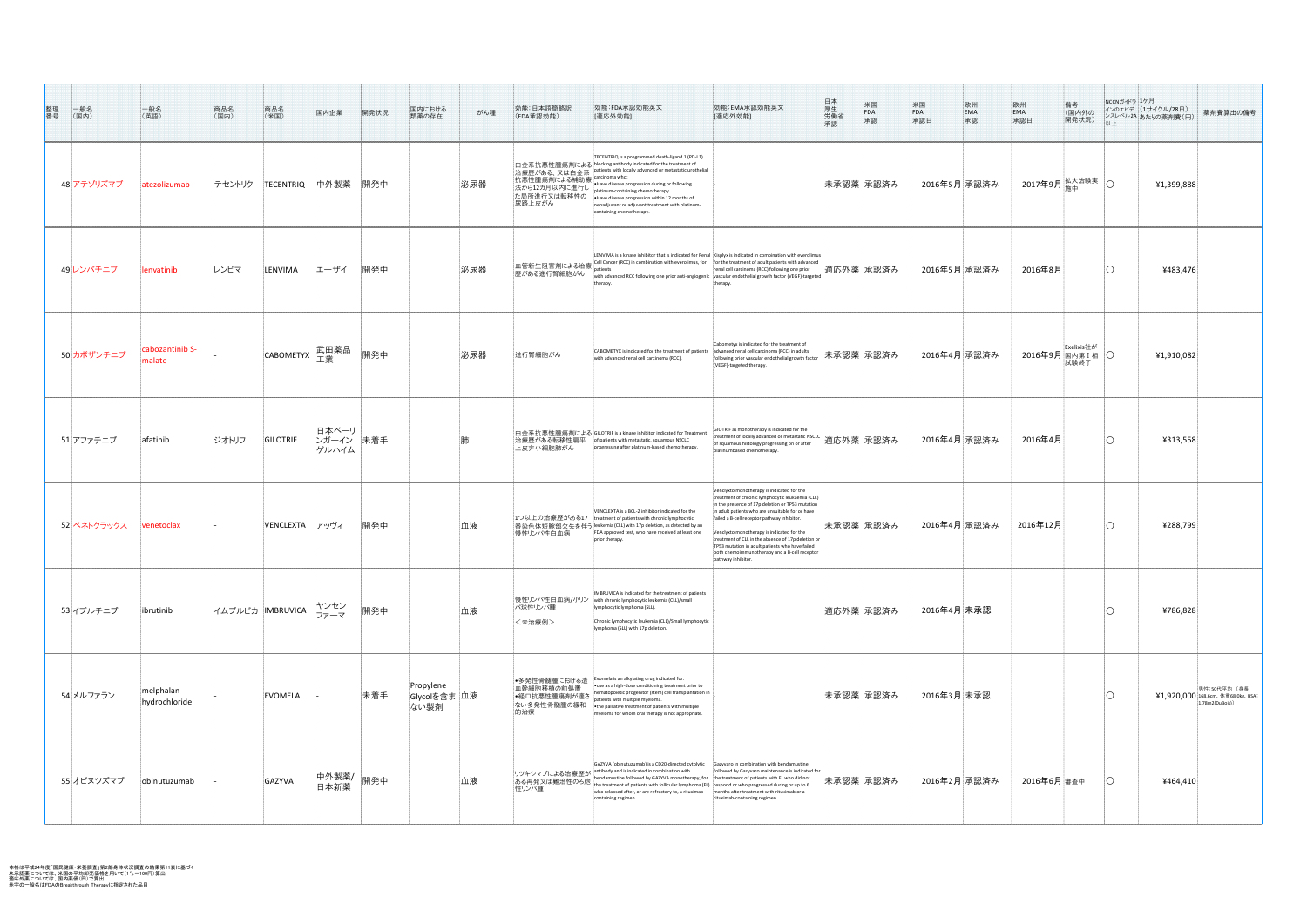体格は平成24年度「国民健康・栄養調査」第2部身体状況調査の結果第11表に基づく 未承認薬については、米国の平均卸売価格を用いて(1˚"=100円)算出 適応外薬については、国内薬価(円)で算出 赤字の一般名はFDAのBreakthrough Therapyに指定された品目

| 整理番号<br>一般名<br>(国内)                              | 一般名<br>(英語)                                       | 商品名<br>(国内)<br>商品名<br>(米国) | 国内企業                                     | 開発状況 | 国内における<br>類薬の存在                      | がん種 | 効能:日本語簡略訳<br>(FDA承認効能)                           | 効能:FDA承認効能英文<br>[適応外効能]                                                                                                                                                                                                                                                                                                                        | 日厚労<br><br><br><br><br><br><br><br><br><br><br><br><br><br><br><br><br><br><br><br><br><br><br><br><br>米国<br>FDA<br>承認<br>効能:EMA承認効能英文<br>[適応外効能]                                                                                                                                                                                                      | 米国<br>FDA<br>承認日<br> 欧州 <br> 備考<br>(国内外の<br> 開発状況)<br>EMA<br>承認  | NCCNガイドラ ユケ月 | $\sqrt{\left(1+\frac{1}{2}\right)^{2}}$ (1+イクル/28日)<br>薬剤費算出の備考<br> ンスレベル2A あたりの薬剤費(円) |
|--------------------------------------------------|---------------------------------------------------|----------------------------|------------------------------------------|------|--------------------------------------|-----|--------------------------------------------------|------------------------------------------------------------------------------------------------------------------------------------------------------------------------------------------------------------------------------------------------------------------------------------------------------------------------------------------------|--------------------------------------------------------------------------------------------------------------------------------------------------------------------------------------------------------------------------------------------------------------------------------------------------------------------------------------------------------|------------------------------------------------------------------|--------------|----------------------------------------------------------------------------------------|
| 56 ベンダムスチン                                       | bendamustine<br>hydrochloride                     | <b>BENDEKA</b>             |                                          | 未着手  | 10分間投与<br>製剤。従来<br> 製剤は承認<br>あり      | 血液  | 慢性リンパ性白血病                                        | Bendamustine hydrochloride is an alkylating drug<br>indicated for treatment of patients with chronic<br>lymphocytic leukemia (CLL).                                                                                                                                                                                                            | 未承認薬 承認済み                                                                                                                                                                                                                                                                                                                                              | 2015年12月未承認                                                      |              | 男性:50代平均 (身長<br>¥1,164,144 168.6cm, 体重68.0kg, BSA: $\vert$<br>1.78m2(DuBois))          |
| 57 ベンダムスチン                                       | bendamustine<br>hydrochloride                     | BENDEKA                    |                                          | 未着手  | 10分間投与<br>■製剤。従来<br>製剤は承認<br>■<br>あり |     | リツキシマブを含む治療歴<br>がある低悪性度B細胞性非<br> ホジキンリンパ腫        | Bendamustine hydrochloride is an alkylating drug<br>indicated for treatment of patients with indolent B-cell<br>non-Hodgkin lymphoma (NHL) that has progressed<br>during or within six months of treatment with rituximab<br>or a rituximab-containing regimen.                                                                                | 未承認薬 承認済み                                                                                                                                                                                                                                                                                                                                              | 2015年12月未承認                                                      |              | 男性:50代平均(身長<br>¥2,328,288 168.6cm, 体重68.0kg, BSA:<br>1.78m2(DuBois))                   |
| 58 ネシツムマブ                                        | necitumumab                                       | PORTRAZZA                  | <b>--、</b> 旧本イーラ <sub> 開発中</sub><br>イリリー |      |                                      |     | 未治療の転移性扁平上皮<br>非小細胞肺がん                           | PORTRAZZA <sup>™</sup> is an epidermal growth factor receptor<br>(EGFR) antagonist indicated, in combination with<br>gemcitabine and cisplatin, for first-line treatment of<br>patients with metastatic squamous non-small cell lung<br>cancer.                                                                                                | Portrazza in combination with gemcitabine and<br>isplatin chemotherapy is indicated for the<br>treatment of adult patients with locally advanced<br> 未承認薬  承認済み <br>or metastatic epidermal growth factor receptor<br>$\vert$ (EGFR) expressing squamous non-small cell lung<br>cancer who have not received prior chemotherapy<br>for this condition. | 2016年2月<br> 2015年11月 承認済み                                        |              | 41,358,349                                                                             |
| 59 ダラツムマブ                                        | daratumumab                                       | ダラザレック $\vert$ DARZALEX    | ヤンセン<br>ファーマ                             | 開発断念 |                                      | 血液  | プロテアソーム阻害剤と免<br> 疫調整薬を含む3つ以上の<br><単独投与>          | DARZALEX is a human CD38-directed monoclonal<br>antibody indicated for the treatment of patients with<br>multiple myeloma who have received at least three<br>double-refractory to a PI and an immunomodulatory<br>lagen                                                                                                                       | DARZALEX as monotherapy is indicated for the<br>treatment of adult patients with relapsed and<br>refractory multiple myeloma, whose prior therapy<br> 適応外薬  承認済み <br>included a proteasome inhibitor and an<br>mmunomodulatory agent and who have<br>demonstrated disease progression on the last<br>:herapy.                                          | 日本初回審<br>査では、単独<br>2016年5月 投与について O<br> 2015年11月 承認済み <br>いと判断され |              | 男性:50代平均(身長<br>¥2,566,184 168.6cm, 体重68.0kg, BSA:<br>1.78m2(DuBois))                   |
| 60コビメチニブ                                         | cobimetinib                                       | <b>COTELLIC</b>            |                                          | 未着手  |                                      | 皮膚  | BRAD V600E又はB600K変<br> 異陽性の根治切除不能又<br>は転移性の悪性黒色腫 | $\overline{C}$ COTELLIC <sup>®</sup> is a kinase inhibitor indicated for the<br>treatment of patients with unresectable or metastatic<br>nelanoma with a BRAF V600E or V600K mutatio<br>combination with vemurafenib.                                                                                                                          | Cotellic is indicated for use in combination with<br>vemurafenib for the treatment of adult patients<br>未承認薬 承認済み<br>with unresectable or metastatic melanoma with a<br>BRAF V600 mutation.                                                                                                                                                            | 2015年11月 承認済み <br>2015年11月                                       |              | 4840,596                                                                               |
| 61 タリモジェン ラヘル rannogene<br> パレプベク   aherparepvec | talimogene<br>$\sqrt{\mathsf{T}-\mathsf{VEC}}$    | <b>IMLYGIC</b>             | アステラス・<br>アムジェン・<br>バイオ<br>ファーマ          | 未着手  |                                      | 皮膚  | 初回手術後に再発した切除 <br>不能な悪性黒色腫における<br>局所治療            | MLYGIC is a genetically modified oncolytic viral therapy Imlygic is indicated for the treatment of adults with<br>$\frac{1}{2}$ indicated for the local treatment of unresectable<br>with melanoma recurrent after initial surgery.                                                                                                            | unresectable melanoma that is regionally or<br>$\mathcal{C}$ cutaneous, subcutaneous, and nodal lesions in patients distantly metastatic (Stage IIIB, IIIC and IVM1a) with $ \pi \mathbb{R}$ 認薬 $ \overline{\mathcal{F}}$ 認済み<br>no bone, brain, lung or other visceral disease.                                                                       | 2015年10月 承認済み<br>2015年12月                                        |              | 42,258,636                                                                             |
| 62 イピリムマブ                                        | ipilimumab                                        | ヤーボイ<br><b>YERVOY</b>      | ブリストル・<br>マイヤーズ 開発中<br>スクイブ              |      |                                      | 皮膚  | 根治切除術が行われ、所<br>術後療法                              | YERVOY is a human cytotoxic T-lymphocyte antigen 4<br>(CTLA-4)-blocking antibody indicated for Adjuvant<br> 属リンパ節転移が確認され  treatment of patients with cutaneous melanoma with  <br> た皮膚悪性黒色腫における pathologic involvement of regional lymph nodes of<br>more than 1 mm who have undergone complete<br>resection, including total lymphadenectomy. | 適応外薬  承認済み                                                                                                                                                                                                                                                                                                                                             | 2015年10月 未承認                                                     |              | 男性:50代平均(身長<br>¥2,213,061 168.6cm, 体重68.0kg, BSA:<br>1.78m2(DuBois))                   |
| 63 イリノテカン水和物  <br>リポソーム注射剤                       | irinotecan<br>hydrochloride<br>liposome injection | ONIVYDE                    | シャイアー  開発中                               |      | 類薬(イリノテ<br>カン)承認あ  膵                 |     | ゲムシタビンによる治療歴が<br>ある転移性膵癌                         | ONIVYDE is a topoisomerase inhibitor indicated, in<br>$\sqrt{2}$ combination with fluorouracil and leucovorin, for the<br>treatment of patients with metastatic adenocarcinoma<br>of the pancreas after disease progression following<br>gemcitabine-based therapy.                                                                            | reatment of metastatic adenocarcinoma of the<br> pancreas, in combination with 5-fluorouracil (5-FU) 未承認薬  承認済み<br>and leucovorin (LV), in adult patients who have<br>progressed following gemcitabine based therapy.                                                                                                                                  | 2015年10月 承認済み<br>2016年10月                                        |              | 男性:50代平均(身長<br><b>¥1,282,320</b> 168.6cm, 体重68.0kg, P <sup>r</sup><br>1.78m2(DuBois)   |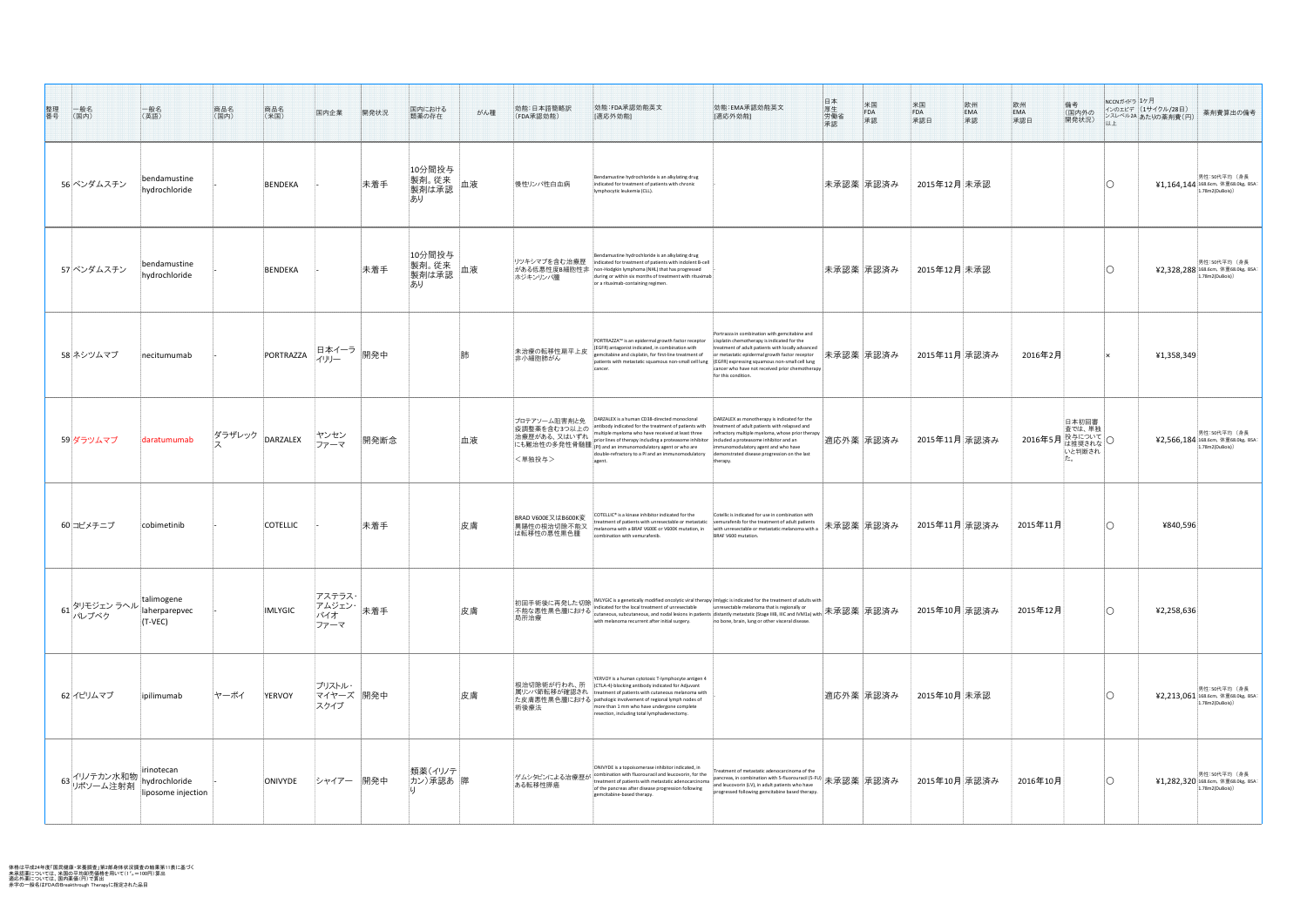| 整理<br>番号<br> 一般名<br>(国内) | 一般名<br>(英語)                 | 商品名<br> (国内) | 商品名<br>(米国)                                       | 国内企業                                   | 開発状況 | 国内における<br>類薬の存在                | がん種 | 効能:日本語簡略訳<br>(FDA承認効能)                                                                                                                                                                                                                                                                                                                                                                                                                                                                                                                                                                     | 効能:FDA承認効能英文<br>[適応外効能]                                                                                                                                                                                                                                                                                                                                                                                            | 効能:EMA承認効能英文<br>[適応外効能]                                                                                                                                                                                                                                                                                                                                                                                                                                                                                                                        | 日厚労承<br>本生働認 | 米国<br>FDA<br>承認 | 米国<br>FDA<br>承認日 | 欧州<br>$EMA$ 承認 | 欧州<br>  EMA<br> 承認日                    | 備考<br> (国内外の<br>開発状況) | NCCNガイドラ 1ケ月<br>インのエビデ (1サイクル/28日)<br> ンスレベル2A あたりの薬剤費(円)<br>以上 | 薬剤費算出の備考                                                          |
|--------------------------|-----------------------------|--------------|---------------------------------------------------|----------------------------------------|------|--------------------------------|-----|--------------------------------------------------------------------------------------------------------------------------------------------------------------------------------------------------------------------------------------------------------------------------------------------------------------------------------------------------------------------------------------------------------------------------------------------------------------------------------------------------------------------------------------------------------------------------------------------|--------------------------------------------------------------------------------------------------------------------------------------------------------------------------------------------------------------------------------------------------------------------------------------------------------------------------------------------------------------------------------------------------------------------|------------------------------------------------------------------------------------------------------------------------------------------------------------------------------------------------------------------------------------------------------------------------------------------------------------------------------------------------------------------------------------------------------------------------------------------------------------------------------------------------------------------------------------------------|--------------|-----------------|------------------|----------------|----------------------------------------|-----------------------|-----------------------------------------------------------------|-------------------------------------------------------------------|
| 64リツキシマブ                 | hyaluronidase;<br>rituximab |              | RITUXAN<br>HYCELA (US)<br><b>MABTHERA</b><br>(EU) |                                        | 未着手  | 皮下投与製<br>剤。静注用<br>製剤は、承<br>認あり | 血液  | 濾胞性リンパ腫<br>びまん性大細胞型B細胞<br> ンパ腫<br>慢性リンパ性白血病                                                                                                                                                                                                                                                                                                                                                                                                                                                                                                                                                | Follicular Lymphoma (FL)<br>Diffuse Large B-Cell Lymphoma (DLBCL)<br>Chronic Lymphocytic Leukemia (CLL)                                                                                                                                                                                                                                                                                                            | Non-Hodgkin's lymphoma (NHL):<br>follicular lymphoma in combination with<br>chemotherapy, or maintenance therapy<br>CD20 positive diffuse large B cell non-Hodgkin's<br>lymphoma in combination with CHOP                                                                                                                                                                                                                                                                                                                                      |              | 未承認薬 承認済み       | 2017年6月 承認済み     |                | 2015年10月                               |                       | ¥1,011,781                                                      |                                                                   |
| 65 ニボルマブ                 | nivolumab                   | オプジーボ        | <b>OPDIVO</b>                                     | 小野薬品<br>工業                             | 開発中  |                                | 皮膚  | 根治切除不能又は転移性<br>の悪性黒色腫<br><ipilimumabとの併用投与< td=""><td>OPDIVO (nivolumab), in combination with ipilimumab,<br/>is indicated for the treatment of patients with<br/>unresectable or metastatic melanoma.<br/>(2016年1月に改訂)</td><td>OPDIVO in combination with ipilimumab is<br/>indicated for the treatment of advanced<br/>(unresectable or metastatic) melanoma in adults.</td><td></td><td> 適応外薬  承認済み </td><td>2015年9月 承認済み</td><td></td><td>2016年5月<sup>審査中</sup></td><td></td><td></td><td>男性:50代平均(身長<br/>¥400,533 168.6cm, 体重68.0kg, BSA:<br/>1.78m2(DuBois)</td></ipilimumabとの併用投与<> | OPDIVO (nivolumab), in combination with ipilimumab,<br>is indicated for the treatment of patients with<br>unresectable or metastatic melanoma.<br>(2016年1月に改訂)                                                                                                                                                                                                                                                     | OPDIVO in combination with ipilimumab is<br>indicated for the treatment of advanced<br>(unresectable or metastatic) melanoma in adults.                                                                                                                                                                                                                                                                                                                                                                                                        |              | 適応外薬  承認済み      | 2015年9月 承認済み     |                | 2016年5月 <sup>審査中</sup>                 |                       |                                                                 | 男性:50代平均(身長<br>¥400,533 168.6cm, 体重68.0kg, BSA:<br>1.78m2(DuBois) |
| 66 ソニデジブ                 | sonidegib                   |              | ODOMZO                                            |                                        | 未着手  |                                | 皮膚  |                                                                                                                                                                                                                                                                                                                                                                                                                                                                                                                                                                                            | ODOMZO is a hedgehog pathway inhibitor indicated for<br> 手術又は放射線治療で再  the treatment of adult patients with locally advanced  <br> 発した局所進行基底細胞が basal cell carcinoma (BCC) that has recurred following<br>surgery or radiation therapy, or those who are not<br>candidates for surgery or radiation therapy                                                                                                         | Odomzo is indicated for the treatment of adult<br>patients with locally advanced basal cell carcinoma <del>大</del> 承認薬 承認済み<br>radiation therapy.                                                                                                                                                                                                                                                                                                                                                                                              |              |                 | 2015年7月 承認済み     |                | _2015年8月                               |                       | 41,207,200                                                      |                                                                   |
| 67 ジヌツキシマブ               | dinutuximab                 |              | <b>UNITUXIN</b>                                   |                                        | 開発中  |                                | 小児  | 神経芽細胞腫                                                                                                                                                                                                                                                                                                                                                                                                                                                                                                                                                                                     | Unituxin is a GD2-binding monoclonal antibody<br>indicated, in combination with granulocyte-<br>│初回治療に少なくとも部分 │macrophage colony-stimulating factor (GM-CSF),<br>│奏効の認められた高リスクの│interleukin-2 (IL-2), and 13-cis-retinoic acid (RA), for the│<br>treatment of pediatric patients with high-risk<br>neuroblastoma who achieve at least a partial response<br>to prior first-line multiagent, multimodality therapy. | Dinutuximab beta Apeiron is indicated for the<br>treatment of high-risk neuroblastoma in patients<br>aged 12 months and above, who have previously<br>$\mathbb{P}^{\text{received induction chemotherapy and achieved at}} \text{max} \bar{\mathcal{R}}\bar{\mathbb{R}}\bar{\mathbb{R}}$ $\bar{\mathbb{R}}$ $\bar{\mathbb{R}}\bar{\mathbb{R}}\bar{\mathcal{R}}$ $\bar{\mathcal{R}}$<br>therapy and stem cell transplantation, as well as<br>patients with history of relapsed or refractory<br>neuroblastoma, with or without residual disease |              |                 | 2015年3月 承認済み     |                | │国内医師主<br>│ 2015年8月 <mark>導治験実施</mark> |                       |                                                                 | ¥4,734,480 小児(BSA:0.6m2で計算)                                       |
| 68 ブリナツモマブ               | blinatumomab                |              | BLINCYTO                                          | アステラス・ <br>- アムジェン・ 開発中<br>バイオ<br>ファーマ |      |                                | 血液  | 急性リンパ性白血病                                                                                                                                                                                                                                                                                                                                                                                                                                                                                                                                                                                  | フィラデルフィア染色体陰性 BLINCYTO is a bispecific CD19-directed CD3 T-cell<br>の再発再燃の前駆B細胞性   engager indicated for the treatment of Philadelph<br>chromosome-negative relapsed or refractory Bcell<br>precursor acute lymphoblastic leukemia (ALL).                                                                                                                                                                           | Blincyto is indicated for the treatment of adults<br>ith Philadelphia chromosome negative relapsed<br>or refractory B-precursor acute lymphoblastic<br>leukaemia (ALL).                                                                                                                                                                                                                                                                                                                                                                        |              | 未承認薬 承認済み       | 2014年12月 承認済み    |                | 2015年11月 <sup>拡大治験実</sup> 〇            |                       | 47,890,159                                                      |                                                                   |
| 69オラパリブ                  | olaparib                    | リムパーザ        | LYNPARZA                                          | <sub>・</sub>  アストラゼネ  <br>開発中          |      |                                | 卵巣  | BRCA変異を有する、3つ以<br>がん                                                                                                                                                                                                                                                                                                                                                                                                                                                                                                                                                                       | Lynparza is a poly (ADP-ribose) polymerase (PARP)<br>inhibitor indicated as monotherapy in patients with<br>deleterious or suspected deleterious germline BRCA<br> 上の化学療法歴のある卵巣   www.wwww.weeper.com   <br>  エの化学療法歴のある卵巣   mutated (as detected by an FDA-approved test)<br>advanced ovarian cancer who have been treated with<br>three or more prior lines of chemotherapy.                                     | Lynparza is indicated as monotherapy for the<br>maintenance treatment of adult patients with<br>platinum-sensitive relapsed BRCA-mutated<br>(germline and/or somatic) high grade serous<br>ovarian, fallopian tube, or primary peritoneal<br>cancer who are in response (complete response or<br>response) to platinum-based chemotherapy                                                                                                                                                                                                      |              | 未承認薬  承認済み      | 2014年12月 承認済み    |                | 2014年12月 審査中                           |                       | 41,555,280                                                      |                                                                   |
| 70 ニンテダニブ                | nintedanib                  | オフェブ         | OFEV (適応<br> 外)<br>VARGATEF<br>(EU)               | 日本ベーリ<br>ンガーイン 開発中<br>ゲルハイム            |      |                                |     | 局所進行、転移性又は局 <br>所再発の肺腺がんの一次                                                                                                                                                                                                                                                                                                                                                                                                                                                                                                                                                                |                                                                                                                                                                                                                                                                                                                                                                                                                    | Vargatef is indicated in combination with docetaxel<br>for the treatment of adult patients with locally<br>$\vert$ advanced, metastatic or locally recurrent non-small $\vert$ 適応外薬 $\vert \mp$ 承認<br>cell lung cancer (NSCLC) of adenocarcinoma<br>tumour histology after first-line chemotherapy.                                                                                                                                                                                                                                            |              |                 |                  | 承認済み           | 2014年11月                               |                       | ¥490,885                                                        |                                                                   |
| 71 ベリノスタット               | belinostat                  |              | BELEODAQ                                          |                                        | 未着手  |                                | 血液  | ンパ腫                                                                                                                                                                                                                                                                                                                                                                                                                                                                                                                                                                                        | 再発・再燃の末梢型T細胞リ $\left  \frac{\text{Beleodaq}}{\text{facth-1}} \right $ and $\text{histone}$ deacetylase inhibitor indicated<br>for the treatment of patients with relapsed or<br>refractory peripheral T-cell lymphoma (PTCL).                                                                                                                                                                                      |                                                                                                                                                                                                                                                                                                                                                                                                                                                                                                                                                |              | 未承認薬  承認済み      | 2014年7月 未承認      |                |                                        |                       |                                                                 | 男性:50代平均(身長<br><b>¥5,684,160</b> 168.6cm, 体重68.0kg, PC            |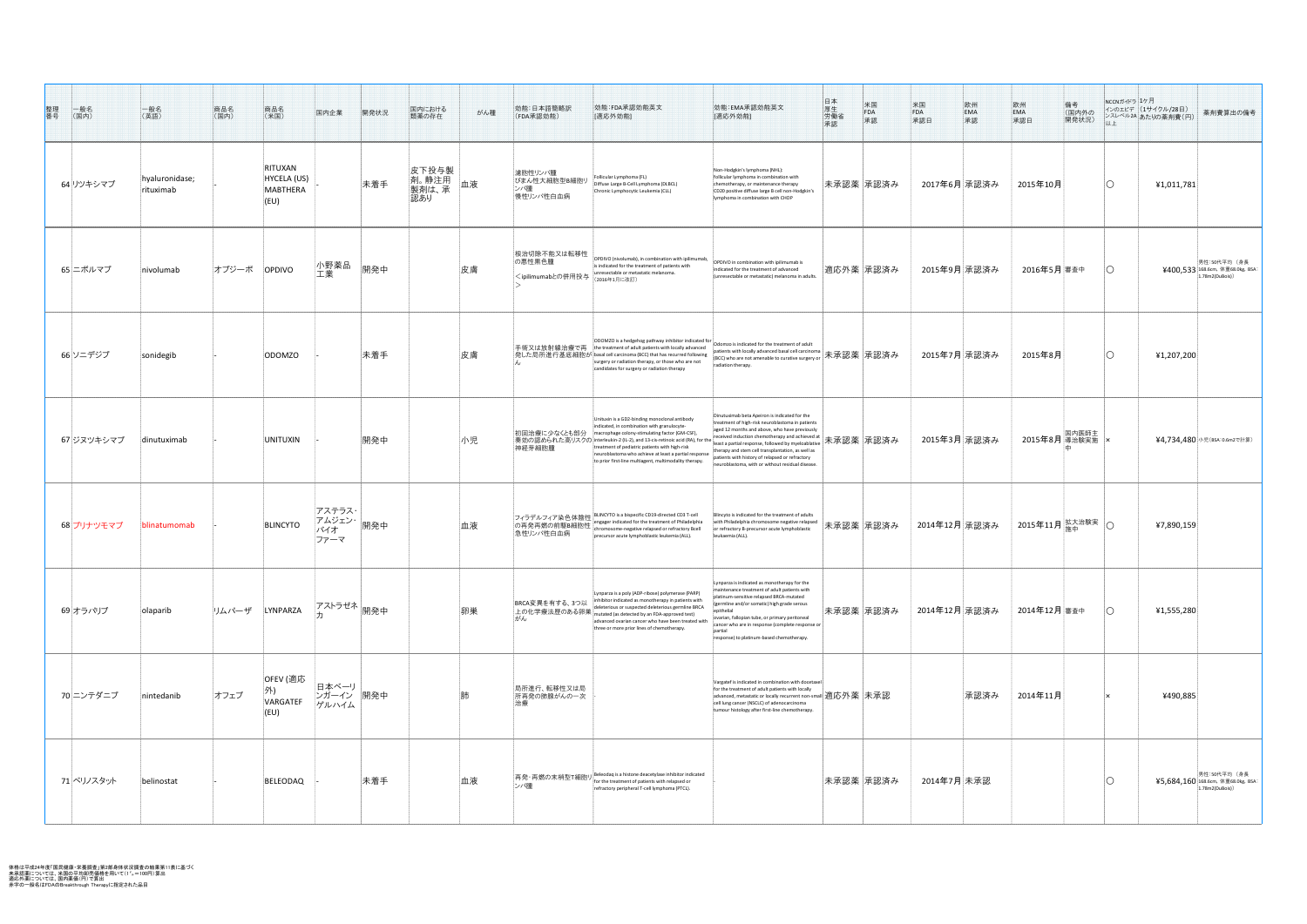| 整理番号<br> 一般名<br>(国内) | 一般名<br>(英語)                                                        | 商品名<br>(国内)   | 商品名<br>(米国)                             | 国内企業                           | 開発状況       | 国内における<br>類薬の存在                 | がん種 | 効能:日本語簡略訳<br>(FDA承認効能)                    | 効能:FDA承認効能英文<br>[適応外効能]                                                                                                                                                                                                                                                                                                                                                                                                                                                                                                                                                                                             | 効能:EMA承認効能英文<br>[適応外効能]                                                                                                                                                                                                                                                                                                                                | 日厚労承認<br>$*_{\mathsf{FDA}}$<br>承認 | 米国<br>欧州<br>EMA<br>承認<br>FDA<br>承認日 | 備考<br>。<br>(国内外の<br>開発状況)                                                                             | │ NCCNガイドラ 1ヶ月 。 | インのエビデ  (1サイクル/28日)<br>薬剤費算出の備考<br> ンスレベル2A あたりの薬剤費(円)                |
|----------------------|--------------------------------------------------------------------|---------------|-----------------------------------------|--------------------------------|------------|---------------------------------|-----|-------------------------------------------|---------------------------------------------------------------------------------------------------------------------------------------------------------------------------------------------------------------------------------------------------------------------------------------------------------------------------------------------------------------------------------------------------------------------------------------------------------------------------------------------------------------------------------------------------------------------------------------------------------------------|--------------------------------------------------------------------------------------------------------------------------------------------------------------------------------------------------------------------------------------------------------------------------------------------------------------------------------------------------------|-----------------------------------|-------------------------------------|-------------------------------------------------------------------------------------------------------|------------------|-----------------------------------------------------------------------|
| 72 イデラリシブ            | idelalisib                                                         |               | <b>ZYDELIG</b>                          | ギリアドサイ 開発中<br>エンシズ             |            |                                 | 血液  | 再発性の慢性リンパ性白血<br>病/非ホジキンリンパ腫/小<br>ンパ球性リンパ腫 | Zydelig is a kinase inhibitor indicated for the treatment<br>of patients with:<br>• Relapsed chronic lymphocytic leukemia (CLL), in<br>combination with rituximab, in patients for whom<br>rituximab alone would be considered appropriate<br>therapy due to other co-morbidities.<br>• Relapsed follicular B-cell non-Hodgkin lymphoma (FL) $\vert\bullet\vert$ for continuing treatment in patients with 17p<br>in patients who have received at least two prior<br>systemic therapies.<br>• Relapsed small lymphocytic lymphoma (SLL) in<br>patients who have received at least two prior systemic<br>therapies. | Zydelig is indicated in combination with rituximab<br>for the treatment of adult patients with chronic<br>lymphocytic leukaemia (CLL):<br>│• who have received at least one prior therapy), or 大承認薬 承認済み<br>deletion or TP53 mutation who were unsuitable for<br>chemo-immunotherapy and who had already<br>initiated Zydelig as first line treatment. |                                   | 2014年7月 承認済み                        | 2014年9月                                                                                               |                  | 41,225,984                                                            |
| 73 オビヌツズマブ           | obinutuzumab                                                       |               | GAZYVA                                  | 中外製薬                           | 未着手        |                                 | 血液  |                                           | GAZYVA (obinutuzumab) is a CD20-directed cytolytic<br> 未治療の慢性リンパ性白血  antibody and is indicated, in combination with<br>chlorambucil, for the treatment of patients with<br>previously untreated chronic lymphocytic leukem                                                                                                                                                                                                                                                                                                                                                                                          | Gazyvaro in combination with chlorambucil is<br>indicated for the treatment of adult patients with<br>previously untreated chronic lymphocytic<br>leukaemia (CLL) and with comorbidities making<br>them unsuitable for full-dose fludarabine based<br>therapy                                                                                          | 未承認薬  承認済み                        | 2013年11月 承認済み                       | 2014年7月                                                                                               |                  | ¥992,952                                                              |
| 74 ペルツズマブ            | pertuzumab                                                         | <b> パージェタ</b> | PERJETA                                 | 中外製薬 開発中                       |            |                                 | 乳腺  | HER2陽性乳がんに対する<br>術前療法                     | PERJETA is a HER2/neu receptor antagonist indicated<br>for Use in combination with trastuzumab and docetaxel Perjeta is indicated for use in combination with<br>as neoadjuvant treatment of patients with HER2-<br>positive, locally advanced, inflammatory, or early stage $ $ neoadjuvant treatment of adult patients with<br>$\vert$ breast cancer (either greater than 2 cm in diameter or $\vert$ HER2-positive, locally advanced, inflammatory, or<br>node positive) as part of a complete treatment regimen early stage breast cancer at high risk of recurrence.<br>for early breast cancer.               | trastuzumab and chemotherapy for the                                                                                                                                                                                                                                                                                                                   | 適応外薬  承認済み                        | 2013年9月 承認済み                        | 2015年7月                                                                                               |                  | ¥370,986                                                              |
| 75 クロメチン             | chlormethine<br>$\vert$ (mechlorethamine $\vert$<br>hydrochloride) |               | VALCHLOR<br>$(\cup S)$<br>LEDAGA (EU)   |                                | 未着手        |                                 | 血液  | リンパ腫(外用)                                  | $\vert$ VALCHLOR is an alkylating drug indicated for the topical $\vert$<br>│菌状息肉症型の皮膚T細胞│treatment of Stage IA and IB mycosis fungoides-type<br>cutaneous T-cell lymphoma in patients who have<br>received prior skin-directed therapy.                                                                                                                                                                                                                                                                                                                                                                            | Ledaga is indicated for the topical treatment of<br>mycosis fungoides-type cutaneous T-cell<br>lymphoma (MF-type CTCL) in adult patients.                                                                                                                                                                                                              | 未承認薬  承認済み                        | 2013年8月 承認済み                        | 2017年3月                                                                                               |                  | ¥438,480                                                              |
| 76レナリドミド             | lenalidomide                                                       | レブラミド         | REVLIMID                                |                                | セルジーン 開発要請 |                                 | 血液  |                                           | 2つ以上の前治療に再燃又 REVLIMID is a thalidomide analogue indicated for the<br>treatment of Mantle cell lymphoma (MCL) whose<br> は増悪のマントル細胞リンパ   disease has relapsed or progressed after two prior<br>therapies, one of which included bortezomib                                                                                                                                                                                                                                                                                                                                                                            | Revlimid is indicated for the treatment of adult<br>patients with relapsed or refractory mantle cell<br>lymphoma.                                                                                                                                                                                                                                      | 適応外薬  承認済み                        | 2013年6月 未承認                         | 2015年10月<br>14日の第25<br>回医療上の<br>討会議におい<br>- 1.5% - 000<br>て、医療上の<br>右用性は「ウ」<br>と判断され                  |                  | 4956,991                                                              |
| 77カボザンチニブ            | cabozantinib S-<br>malate                                          |               | <b>COMETRIQ</b>                         | ブリストル・<br> マイヤーズ  未着手 <br>スクイブ |            |                                 | 甲状腺 | 進行、転移性の甲状腺髄 <br>様がん                       | COMETRIQ is a kinase inhibitor indicated for the<br>treatment of patients with progressive, metastatic<br>medullary thyroid cancer(MTC).                                                                                                                                                                                                                                                                                                                                                                                                                                                                            | COMETRIQ is indicated for the treatment of adult<br>patients with progressive, unresectable locally<br>advanced<br>or metastatic medullary thyroid carcinoma.                                                                                                                                                                                          | 未承認薬  承認済み                        | 2012年11月 承認済み                       | BMS社が国<br>2014年3月内第 $I$ 相試 $\overline{\bigcirc}$                                                      |                  | 41,774,661                                                            |
| 78 オマセタキシン           | omacetaxine                                                        |               | SYNRIBO                                 |                                | 未着手        |                                 | 血液  | 阻害剤に増悪又は不耐の<br>慢性骨髄性白血病                   | SYNRIBO for Injection is indicated for the treatment of<br>2つ以上のチロシンキナーゼ adult patients with chronic or accelerated phase<br>chronic myeloid leukemia (CML) with resistance and/or<br>intolerance to two or more tyrosine kinase inhibitors<br>(TKI)                                                                                                                                                                                                                                                                                                                                                                |                                                                                                                                                                                                                                                                                                                                                        | 未承認薬  承認済み                        | 2012年10月 申請取下げ                      |                                                                                                       |                  | 男性:50代平均(身長<br>¥3,360,336 168.6cm, 体重68.0kg, BSA:  <br>1.78m2(DuBois) |
| 79 リツキシマブ            | rituximab                                                          | リツキサン         | <b>RITUXAN (US)</b><br>MABTHERA<br>(EU) |                                | 開発要請       | _  90分間点滴   <sub>血液</sub><br>静注 |     | 排ホジキンリンパ腫、慢性リ<br>ンパ性白血病                   | RITUXAN is a CD20-directed cytolytic antibody<br>indicated for the<br>treatment of patients with:<br>• Non-Hodgkin's Lymphoma (NHL)<br>• Chronic Lymphocytic Leukemia (CLL)                                                                                                                                                                                                                                                                                                                                                                                                                                         |                                                                                                                                                                                                                                                                                                                                                        | 適応外薬  承認済み                        | 2012年10月未承認                         | 2015年7月10<br>日の第24回<br> 医療上の必<br>要性の高い<br> 未承認薬・適 <br>応外薬検討  〇<br>会議におい<br>て、医療上の<br>有用性は「ウ」<br>と判断され |                  | 男性:50代平均 (身長  <br>¥401,463 168.6cm, 体重68.0kg, BSA:<br>1.78m2(DuBois)  |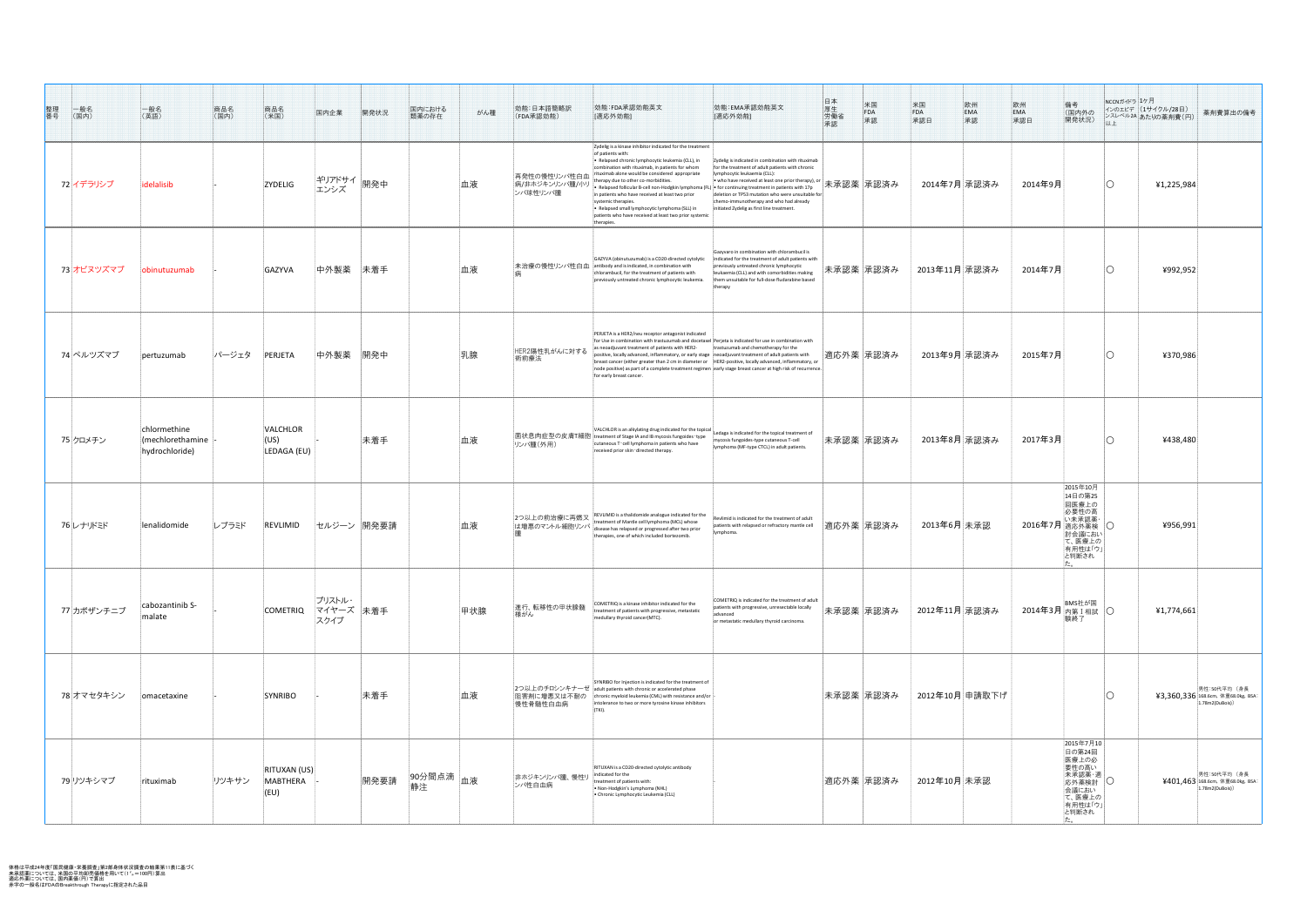| 整理番号<br>$\begin{matrix} & -\Re 2 \\ (\mathbb{E} \mathsf{P}) \end{matrix}$ | 一般名<br>(英語)        | 商品名<br>(国内) | 商品名<br>(米国)                   | 国内企業       | 開発状況     | 国内における<br>類薬の存在             | がん種 | 効能:日本語簡略訳<br>(FDA承認効能)                      | 効能:FDA承認効能英文<br>[適応外効能]                                                                                                                                                                                                                                                                                                      | 効能:EMA承認効能英文<br>[適応外効能]                                                                                                                                                                                                                                                                                                                                                                          | 日厚<br>牛<br><br><br><br><br><br><br><br><br><br><br><br><br><br><br><br><br><br><br><br><br><br><br><br><br><br><br><br><br>米国<br>FDA<br>承認 | 米国<br>FDA<br>承認日<br> 欧州<br> EMA<br> 承認 | ____<br><br><br><br><br><br><br><br><br><br><br><br><br><br><br><br><br><br><br><br><br><br><br><br><br>備考<br>(国内外の<br>開発状況)<br>以上                                                                         | NCCNガイドラ <mark>1ケ月</mark><br>インのエビデ (1サイクル/28日)<br>薬剤費算出の備考<br> ンスレベル2A あたりの薬剤費(円) |
|---------------------------------------------------------------------------|--------------------|-------------|-------------------------------|------------|----------|-----------------------------|-----|---------------------------------------------|------------------------------------------------------------------------------------------------------------------------------------------------------------------------------------------------------------------------------------------------------------------------------------------------------------------------------|--------------------------------------------------------------------------------------------------------------------------------------------------------------------------------------------------------------------------------------------------------------------------------------------------------------------------------------------------------------------------------------------------|--------------------------------------------------------------------------------------------------------------------------------------------|----------------------------------------|------------------------------------------------------------------------------------------------------------------------------------------------------------------------------------------------------------|------------------------------------------------------------------------------------|
| ビンクリスチン硫酸 vincristine sulfate<br>80 塩 リポソーム注 linosome injection<br>射剤     | liposome injection |             | MARQIBO                       |            | 未着手      | 類薬(ビンクリ)<br>スチン)承認 血液<br>あり |     | 二回目以降の再燃又は2つ<br>以上の治療に増悪した急性<br>リンパ性白血病     | Margibo is a vinca alkaloid indicated for the treatment<br>of adult patients with Philadelphia chromosome<br>negative (Ph-) acute lymphoblastic leukemia (ALL) in<br>second or greater relapse or whose disease has<br>progressed following two or more anti-leukemia<br>therapies.                                          |                                                                                                                                                                                                                                                                                                                                                                                                  | 未承認薬  承認済み                                                                                                                                 | 2012年9月 未承認                            |                                                                                                                                                                                                            | 男性:50代平均(身長<br>$46,355,800$ 168.6cm, 体重68.0kg, BSA:<br>1.78m2(DuBois)              |
| 81カルフィルゾミブ                                                                | carfilzomib        | カイプロリス      | KYPROLIS                      | 小野薬品<br>工業 | 開発断念     |                             | 血液  | 再発又は難治性の多発性<br>骨髄腫<br><単独投与>                | Kyprolis is a proteasome inhibitor that is indicated as a<br>single agent for the treatment of patients with relapsed<br>or refractory multiple myeloma who have received one<br>or more lines of therapy.                                                                                                                   |                                                                                                                                                                                                                                                                                                                                                                                                  | 適応外薬  承認済み                                                                                                                                 | 2012年7月 未承認                            | 日本初回審<br>査では、単独<br>投与について<br>は推奨されな<br>いと判断され                                                                                                                                                              | 男性:50代平均(身長<br>$4613,458$ 168.6cm, 体重68.0kg, BSA:<br>1.78m2(DuBois))               |
| 82 ピキサントロン                                                                | $ $ pixantrone     |             | <b>PIXUVRI (EU)</b>           |            | 未着手      |                             | 血液  | 複数回再燃の非ホジキンリ<br>ンパ腫                         |                                                                                                                                                                                                                                                                                                                              | Pixuvri is indicated as monotherapy for the<br>treatment of adult patients with multiply relapsed<br>or refractory aggressive Non-Hodgkin B-cell<br>Lymphomas (NHL). The benefit of pixantrone<br>treatment has not been established in patients<br>when used as fifth line or greater chemotherapy in<br>patients who are refractory to last therapy.                                           | 未承認薬  申請取下げ                                                                                                                                | 承認済み                                   | $\begin{array}{c} \begin{array}{c} \end{array} \end{array}$ 2012年5月 $\begin{array}{c} \begin{array}{c} \text{FDA} \end{array} \end{array}$ 詩取下 $\begin{array}{c} \begin{array}{c} \end{array} \end{array}$ | No data                                                                            |
| 83 ビスモデギブ                                                                 | vismodegib         |             | <b>ERIVEDGE</b>               |            | 未着手      |                             | 皮膚  | 症状を有する転移性、 又は<br>手術や放射線治療が不適<br>の局所進行基底細胞がん | ERIVEDGE™ (vismodegib) capsule is a hedgehog<br>pathway inhibitor indicated for the treatment of adults<br>with metastatic basal cell carcinoma, or with locally<br>advanced basal cell carcinoma that has recurred<br>following surgery or who are not candidates for<br>surgery, and who are not candidates for radiation. | Erivedge is indicated for the treatment of adult<br>patients with:<br>$\bullet$ symptomatic metastatic basal cell carcinoma<br>$\bullet$ locally advanced basal cell carcinoma<br>inappropriate for surgery or radiotherapy.                                                                                                                                                                     | 未承認薬  承認済み                                                                                                                                 | 2012年1月 承認済み                           | __2013年7月                                                                                                                                                                                                  | 41,292,080                                                                         |
| 84シプリューセルT  sipuleucel-T                                                  |                    |             | PROVENGE                      |            | 未着手      |                             | 泌尿器 | 去勢抵抗性の転移性前立<br>腺がん                          | PROVENGE is an autologous cellular immunotherapy<br>indicated for the treatment of asymptomatic or<br>minimally symptomatic metastatic castrate resistant<br>(hormone refractory) prostate cancer.                                                                                                                           |                                                                                                                                                                                                                                                                                                                                                                                                  | 未承認薬  承認済み                                                                                                                                 | 2010年5月  承認取下げ                         | <b>EMA: 2013年</b><br>9月に承認さ<br>れたが、2015<br>$\bigcirc$<br>年5月に<br>commercial<br>reasonにより<br>承認取下げ                                                                                                          | ¥9,300,000 ユカ月あたりではなく、<br>¥9,300,000 全コース(3回点滴)の費用                                 |
| 85 リツキシマブ                                                                 | rituximab          | リツキサン       | RITUXAN                       |            | 全薬工業 開発中 |                             | 血液  | 本治療及び再発・再燃の慢<br>性リンパ性白血病                    | Rituxan is a CD20-directed cytolytic antibody indicated<br>for the treatment of patients with chronic lymphocytic<br>leukemia.                                                                                                                                                                                               | MabThera in combination with chemotherapy is<br>indicated for the treatment of patients with<br>previously untreated and relapsed / refractory<br>chronic lymphocytic leukaemia. Only limited data<br>are available on efficacy and safety for patients<br>previously treated with monoclonal antibodies<br>including MabThera or patients refractory to<br>previous MabThera plus chemotherapy. | 適応外薬  承認済み                                                                                                                                 | 2010年2月 承認済み                           | 2009年10月                                                                                                                                                                                                   | 男性:50代平均(身長<br>¥375,332 168.6cm, 体重68.0kg, BSA:<br>1.78m2(DuBois)                  |
| 86 ビンフルニン                                                                 | vinflunine         |             | $ JAVLOR$ (EU) $ $ -          |            | 未着手      |                             | 泌尿器 | 白金製剤を含む前治療に<br>増悪した進行又は転移性の<br>尿路上皮がん       |                                                                                                                                                                                                                                                                                                                              | Javlor is indicated in monotherapy for the<br>treatment of adult patients with advanced or<br>metastatic transitional cell carcinoma of the<br>urothelial tract after failure of a prior platinum-<br>containing regimen. Efficacy and safety of<br>vinflunine have not been studied in patients with<br>Performance Status $\geq$ 2.                                                            | 未承認薬 未承認                                                                                                                                   | 承認済み                                   | 2009年9月                                                                                                                                                                                                    | No data                                                                            |
| 87 ミファムルチド                                                                | mifamurtide        |             | MEPACT (EU) <mark>武田薬品</mark> |            | 未着手      |                             | 骨軟部 | 非転移性で顕微鏡的に完<br>全切除後の骨肉腫                     |                                                                                                                                                                                                                                                                                                                              | Mepact is indicated in children, adolescents and<br>young adults for the treatment of high-grade<br>resectable non-metastatic osteosarcoma after<br>macroscopically complete surgical resection. It is<br>used in combination with postoperative multi-<br>agent chemotherapy. Safety and efficacy have<br>been assessed in studies of patients two to 30<br>years of age at initial diagnosis.  | 未承認薬不承認                                                                                                                                    | 承認済み                                   | がんワクチン<br>□<br>2009年3月 <sup>(細胞療法)</sup> <sub>--</sub> -<br>FDA不承認                                                                                                                                         | ¥19,000,000 ユカ月あたりではなく、                                                            |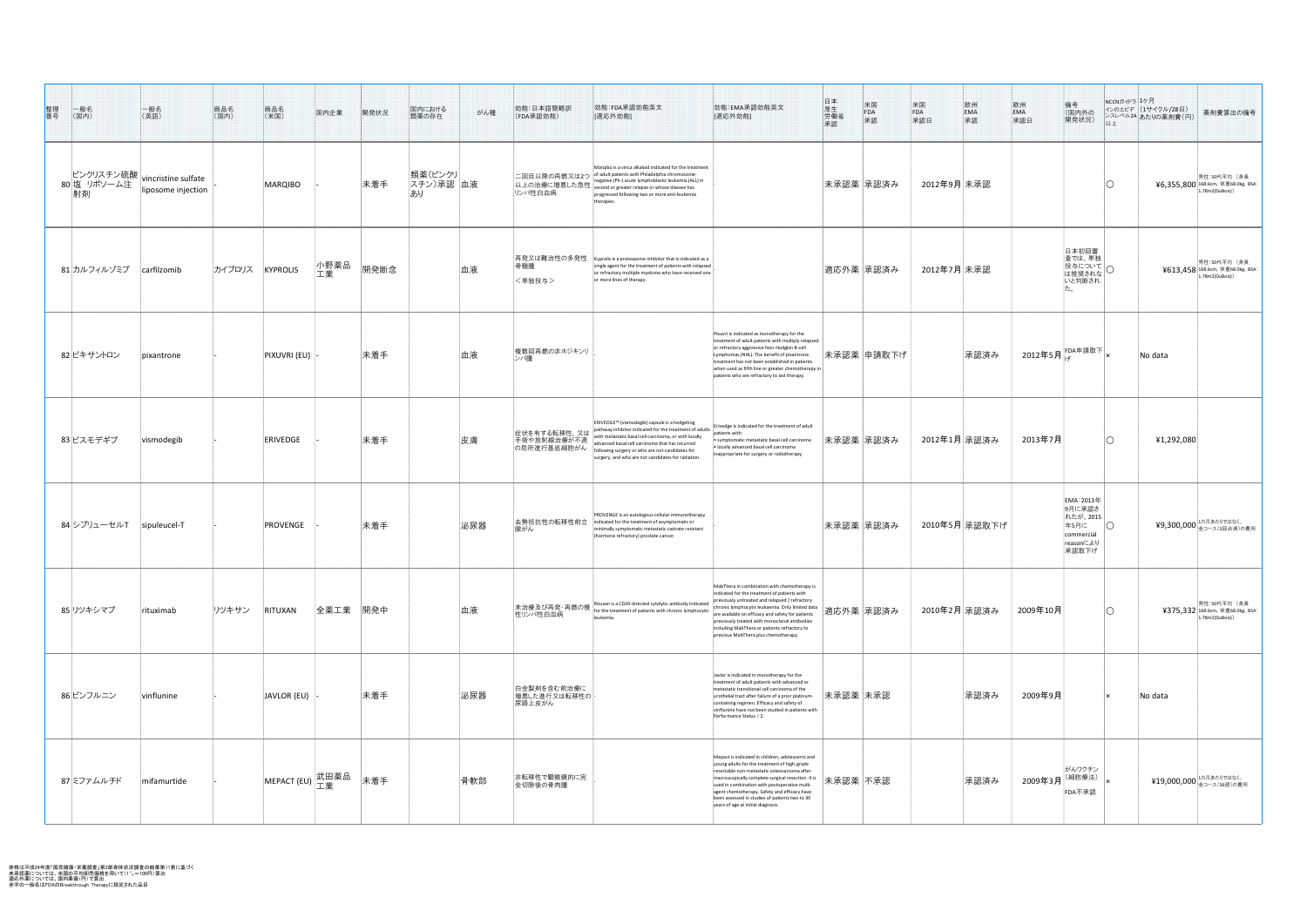| 整理番号<br>一般名<br>(国内)                                                                                                                                                                                                                                                                  | 一般名<br>(英語)     | 商品名<br>(国内)   | 商品名<br>(米国)                | 国内企業                    | 開発状況        | 国内における<br>類薬の存在               | がん種  | 効能:日本語簡略訳<br>(FDA承認効能)       | 効能:FDA承認効能英文<br>[適応外効能]                                                                                                                                                                                                                                                                                                                                                                                                                                       | 効能:EMA承認効能英文<br> [適応外効能]                                                                                                                                                                                                                                                          | 日厚労働認<br>受害の<br>米国<br>FDA<br>永認 | 米国<br>FDA<br>承認日<br>欧州<br>EMA<br>承認 | _____<br><br><br>承認日<br>承認日<br>備考<br>(国内外の<br>開発状況)<br>以上                                                            | NCCNガイドラ ユケ月<br> インのエビデ  (1サイクル/28日)<br>薬剤費算出の備考<br>  レスレベル2A あたりの薬剤費(円) |
|--------------------------------------------------------------------------------------------------------------------------------------------------------------------------------------------------------------------------------------------------------------------------------------|-----------------|---------------|----------------------------|-------------------------|-------------|-------------------------------|------|------------------------------|---------------------------------------------------------------------------------------------------------------------------------------------------------------------------------------------------------------------------------------------------------------------------------------------------------------------------------------------------------------------------------------------------------------------------------------------------------------|-----------------------------------------------------------------------------------------------------------------------------------------------------------------------------------------------------------------------------------------------------------------------------------|---------------------------------|-------------------------------------|----------------------------------------------------------------------------------------------------------------------|--------------------------------------------------------------------------|
| 88 カツマキソマブ                                                                                                                                                                                                                                                                           | catumaxomab     |               | <b>REMOVAB</b><br>$ $ (EU) |                         | 未着手         |                               | 悪性腹水 | 標準治療が適応とならない<br>EpCAM陽性の悪性腹水 |                                                                                                                                                                                                                                                                                                                                                                                                                                                               | Removab is indicated for the intraperitoneal<br>treatment of malignant ascites in patients with<br>EpCAM-positive carcinomas where standard<br>therapy is not available or no longer feasible.                                                                                    | 未承認薬 未承認                        | 承認済み                                | 2014年07月<br>11日の第20<br>回医療上の<br>必要性の高<br>い未承認薬<br>2009年4月 <b>適応外薬検</b><br>討会議におい<br>て、医療上の<br>有用性は<br>「エ」と判断さ<br>れた。 | No data                                                                  |
| ' 89 ヒスタミン二塩酸 histamine                                                                                                                                                                                                                                                              | dihydrochloride |               | $ CEPLENE$ (EU) $ $ -      |                         | 未着手         |                               | 血液   | 急性骨髄性白血病の一次<br>緩解期における維持療法   |                                                                                                                                                                                                                                                                                                                                                                                                                                                               | Ceplene maintainance therapy is indicated for<br>adult patients with acute myeloid leukaemia in first<br>remission concomitantly treated with interleukin-2 未承認薬 未承認<br>$\vert$ (IL-2). The efficacy of Ceplene has not been fully<br>demonstrated in patients older than age 60. |                                 | 承認済み                                | 2008年10月                                                                                                             | No data                                                                  |
| 90 レボロイコボリンカ  levoleucovorin<br> calcium                                                                                                                                                                                                                                             | calcium         |               | <b>FUSILEV</b>             |                         | 未着手         | 類薬(レボホ  <br>リナート)承 骨軟部<br>認あり |      | リンレスキュー                      | │骨肉腫に対する高用量メソ│<br>├レキセート治療後のロイコボ│methotrexate therapy in osteosarcoma.                                                                                                                                                                                                                                                                                                                                                                                        |                                                                                                                                                                                                                                                                                   | 未承認薬  承認済み                      | 2008年3月 未承認                         |                                                                                                                      | 424,000                                                                  |
| 91 ベバシズマブ                                                                                                                                                                                                                                                                            | bevacizumab     | フバスチン AVASTIN |                            | 中外製薬 <mark>開発要望取</mark> |             |                               | 泌尿器  | 転移性腎細胞がん                     | Avastin is a vascular endothelial growth factor-specific<br>angiogenesis inhibitor indicated for the treatment of<br>with interferon alfa.                                                                                                                                                                                                                                                                                                                    | Bevacizumab in combination with interferon alfa-<br>2a is indicated for first-line treatment of adult<br>$\mid$ <sup>24</sup> is indicated for first-line treatment of adult<br>patients with advanced and / or metastatic renal- $\mid$ 適応外薬 $\mid$ 承認済み<br>cell cancer          |                                 |                                     | │ 2007年12月│ <sup>日本開発要</sup> │〇                                                                                      | 男性:50代平均(身長<br>¥568,312 168.6cm, 体重68.0kg, BSA:<br>1.78m2(DuBois))       |
| 92 イクサベピロン                                                                                                                                                                                                                                                                           | ixabepilone     |               | <b>IXEMPRA</b>             |                         | 開発断念        |                               | 乳腺   | 転移性乳がん                       | IXEMPRA, a microtubule inhibitor, in combination with<br>capecitabine is indicated for the treatment of<br>フントラサイクリン系又はタキ metastatic or locally advanced breast cancer in patients<br> サン系抗悪性腫瘍剤による after failure of an anthracycline and a taxane.<br>治療歴がある局所進行又は IXEMPRA as monotherapy is indicated for the<br>treatment of metastatic or locally advanced breast<br>cancer in patients after failure of an anthracycline, a<br>taxane, and capecitabine. |                                                                                                                                                                                                                                                                                   | 未承認薬  承認済み                      | 2007年10月 不承認                        | 日本承認申<br>清取下げ・開<br>発中止<br><b>EMA不承認</b>                                                                              | 女性:50代平均(身長<br>¥917,053 156.1cm, 体重55.2kg, BSA:<br>1.54m2(DuBois)        |
| 93トラベクテジン                                                                                                                                                                                                                                                                            | trabectedin     | ヨンデリス         | YONDELIS                   | 大鵬薬品                    | 開発中         |                               | 卵巣   | プラチナ感受性再発卵巣が                 |                                                                                                                                                                                                                                                                                                                                                                                                                                                               | Yondelis in combination with pegylated liposomal<br>doxorubicin (PLD) is indicated for the treatment of<br>patients with relapsed platinum-sensitive ovarian<br>cancer.                                                                                                           | 適応外薬  未承認                       | 承認済み                                | 2007年9月                                                                                                              | 女性:50代平均(身長)<br>半455,040 156.1cm, 体重55.2kg, BSA:<br>1.54m2(DuBois)       |
| ドキソルビシン塩酸 doxorubicin<br>94 塩 リポソーム注 linesemal<br>射剤                                                                                                                                                                                                                                 | liposomal       | ドキシル          | DOXIL                      | ヤンセン<br>ファーマ            | 開発要望取<br>下げ | 類薬(ドキソ<br>ルビシン)は 血液<br>承認あり   |      | 骨髄腫                          | DOXIL is an anthracycline topoisomerase II inhibitor<br> 1つ以上の治療歴があり、ボ  indicated for Multiple myeloma, in combination with<br>ルテゾミブ未治療の多発性 bortezomib in patients who have not received<br>bortezomib and have received at least one prior<br>therapy.                                                                                                                                                                                                       | Caelyx is indicated in combination with bortezomib<br>In the treatment of progressive multiple myeloma $\vert$<br>in patients who have received at least one prior<br>therapy and who have already undergone or are<br>unsuitable for bone marrow transplant.                     | 適応外薬  承認済み                      | 2007年5月 承認済み                        | 2008年1月 <sup>日本開発要</sup> O                                                                                           | 男性:50代平均(身長<br>¥397,204 168.6cm, 体重68.0kg, BSA:<br>1.78m2(DuBois)        |
| $\begin{array}{c c} \mathsf{S} & \mathsf{S} \end{array} \begin{array}{c c} \mathsf{S} & \mathsf{S} \end{array} \begin{array}{c c} \mathsf{S} & \mathsf{S} \end{array} \begin{array}{c c} \mathsf{S} & \mathsf{S} \end{array} \begin{array}{c c} \mathsf{S} & \mathsf{S} \end{array}$ | pegasparagase   |               | ONCASPAR                   |                         | 開発要請        |                               | 血液   | L-アスパラギナーゼ過敏性 <br>の急性リンパ性白血病 | Oncaspar <sup>®</sup> is an asparagine specific enzyme indicated<br>as a component of a multi-agent chemotherapeutic<br>regimen for treatment of patients with:<br>First line acute lymphoblastic leukemia<br>• Acute lymphoblastic leukemia and hypersensitivity to $\vert$ patients from birth to 18 years, and adult patients<br>asparaginase                                                                                                              | Oncaspar is indicated as a component of<br>antineoplastic combination therapy in acute<br>lymphoblastic leukaemia (ALL) in paediatric                                                                                                                                             | 未承認薬 承認済み                       | 2006年7月  承認済み                       | 2016年1月                                                                                                              | ¥3,232,120 小児(BSA:0.6m2で計算)                                              |